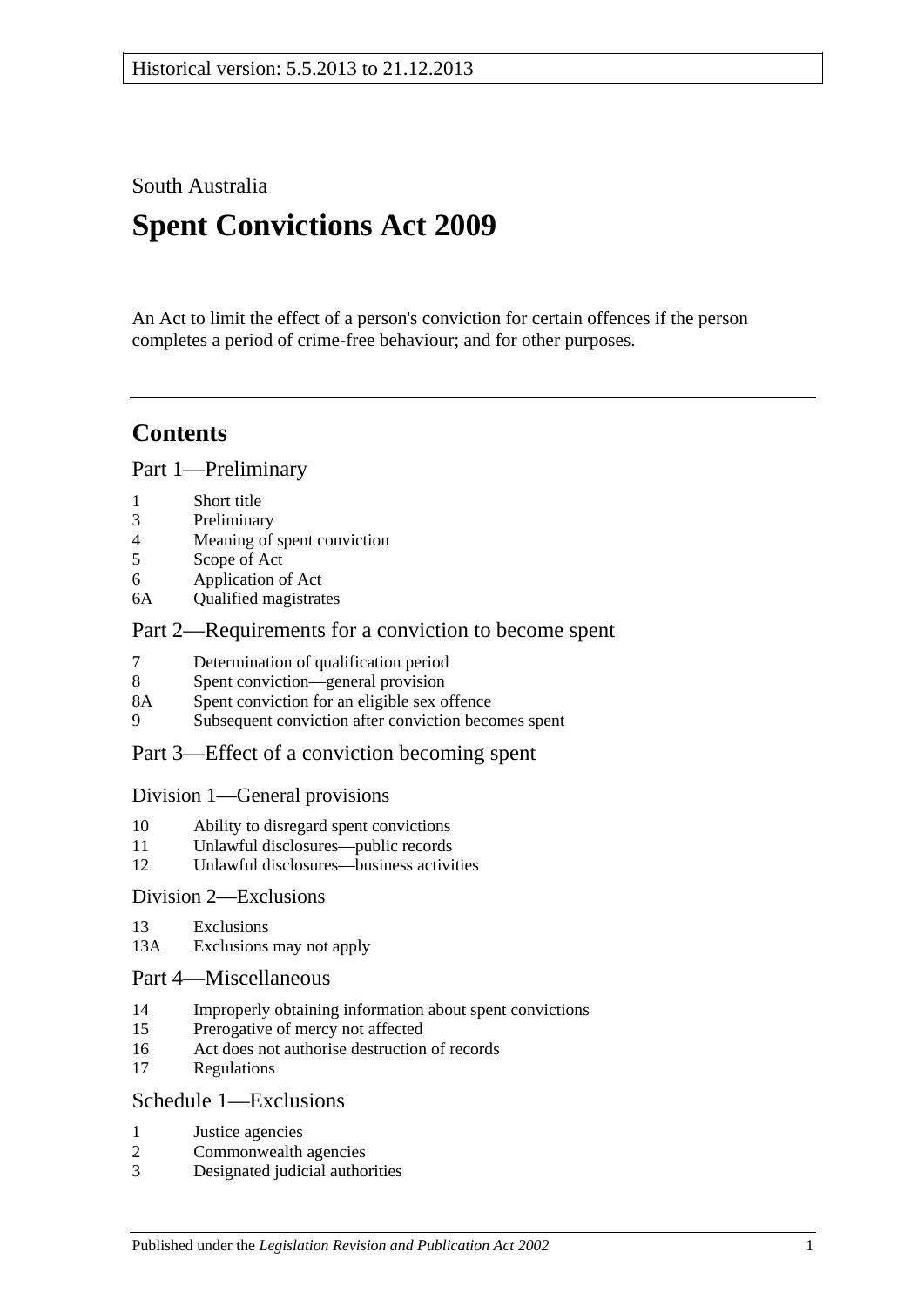#### **Spent Convictions Act 2009—5.5.2013 to 21.12.2013 Contents**

- 4 [Parole Board](#page-14-2)
- 5 [Judicial and associated officers](#page-14-3)
- 6 [Care of children](#page-15-0)
- 7 [Care of vulnerable people](#page-15-1)
- 8 [Activities associated with a character test](#page-16-0)
- 9 [Firefighting, police and correctional services](#page-16-1)
- 10 [Official records](#page-16-2)
- 11 [Archives and libraries](#page-17-0)
- 12 [Reports and authorised publications](#page-17-1)
- 13 [Non-identifying information](#page-17-2)
- 14 [Prescribed exclusions](#page-17-3)

#### [Schedule 2—Provisions relating to proceedings before a qualified magistrate](#page-17-4)

- 1 [Interpretation](#page-17-5)
- 2 [Extent of application](#page-17-6)
- 3 [Notice of application](#page-17-7)
- 4 [Conduct of proceedings](#page-18-0)
- 5 [Principles governing hearings](#page-18-1)

[Legislative history](#page-20-0)

#### <span id="page-1-0"></span>**The Parliament of South Australia enacts as follows:**

## **Part 1—Preliminary**

#### <span id="page-1-1"></span>**1—Short title**

This Act may be cited as the *Spent Convictions Act 2009*.

#### <span id="page-1-3"></span><span id="page-1-2"></span>**3—Preliminary**

(1) In this Act, unless the contrary intention appears—

*adult* means a person of or above the age of 18 years;

*AUSTRAC* means the Australian Transaction Reports and Analysis Centre continued in existence by the *Anti-Money Laundering and Counter-Terrorism Financing Act 2006* of the Commonwealth;

*child* means a person under the age of 18 years;

*Commonwealth authority* means—

- (a) a Commonwealth Minister; or
- (b) a Commonwealth Department; or
- (c) the Defence Force; or
- (d) a body (whether incorporated or not) established or appointed for a public purpose by or under a Commonwealth law, not being—
	- (i) an incorporated company, society or association; or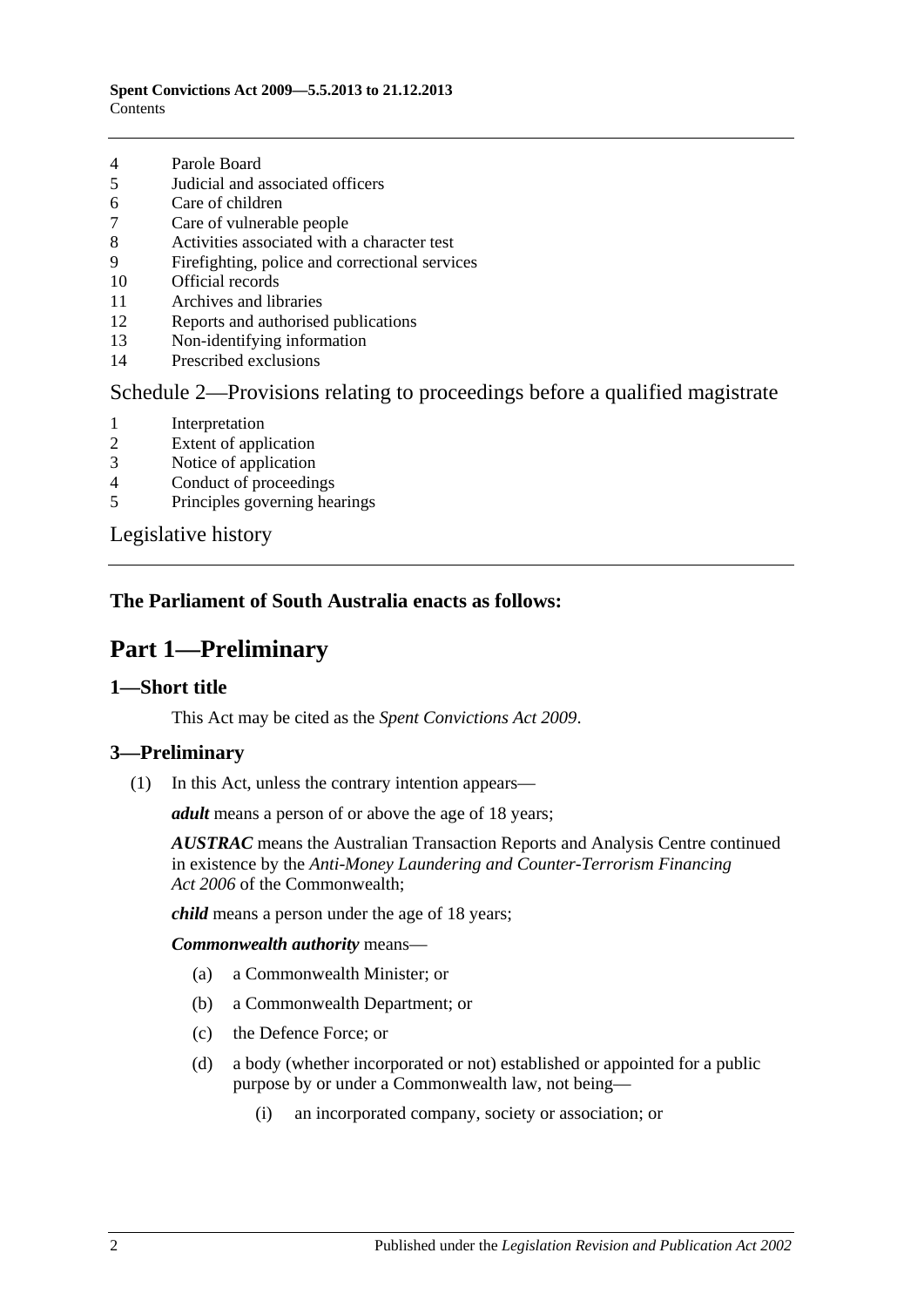- (ii) an organisation registered, or an association recognised, under the *Fair Work (Registered Organisations) Act 2009* of the Commonwealth, or a branch of such an organisation or association; or
- (e) a body established or appointed by the Governor-General, or by a Commonwealth Minister, otherwise than by or under a Commonwealth law; or
- (f) a person holding or performing the duties of an office established by or under, or an appointment made under, a Commonwealth law other than the office of Secretary of a Commonwealth Department; or
- (g) a person holding or performing the duties of an appointment made by the Governor-General, or by a Commonwealth Minister, otherwise than under a Commonwealth law; or
- (h) a federal court; or
- (i) a tribunal established under a Commonwealth law; or
- (j) the Australian Federal Police;

*Commonwealth Department* means an Agency within the meaning of the *Public Service Act 1999* of the Commonwealth;

*conviction* means a conviction, whether summary or on indictment, for an offence and includes a finding which, under [subsection](#page-5-0) (5), is treated as a conviction for the purposes of this Act or a case which falls within the ambit of [subsection](#page-5-1) (6);

*corresponding law* means a law of another State or of the Commonwealth that is declared by the regulations to be a corresponding law for the purposes of this Act;

*designated Commonwealth position* means a position in a Commonwealth authority which the head of the authority has determined to be a designated security assessment position whose duties are likely to involve access to national security information classified as secret or top secret;

*designated judicial authority* means—

- (a) a court or tribunal (including a military tribunal established under a law of the Commonwealth); or
- (b) a judicial or quasi-judicial body brought within the ambit of this definition by the regulations;

*eligible adult offence* means an offence committed by an adult for which—

- (a) a sentence of imprisonment is not imposed; or
- (b) a sentence of imprisonment is imposed but the sentence is 12 months or less;

*eligible juvenile offence* means an offence committed while the defendant was a child where, on conviction of the defendant—

- (a) a sentence of imprisonment is not imposed; or
- (b) a sentence of imprisonment is imposed but the sentence is 24 months or less;

*eligible sex offence* means a sex offence (being either an eligible adult offence or an eligible juvenile offence) for which a sentence of imprisonment is not imposed;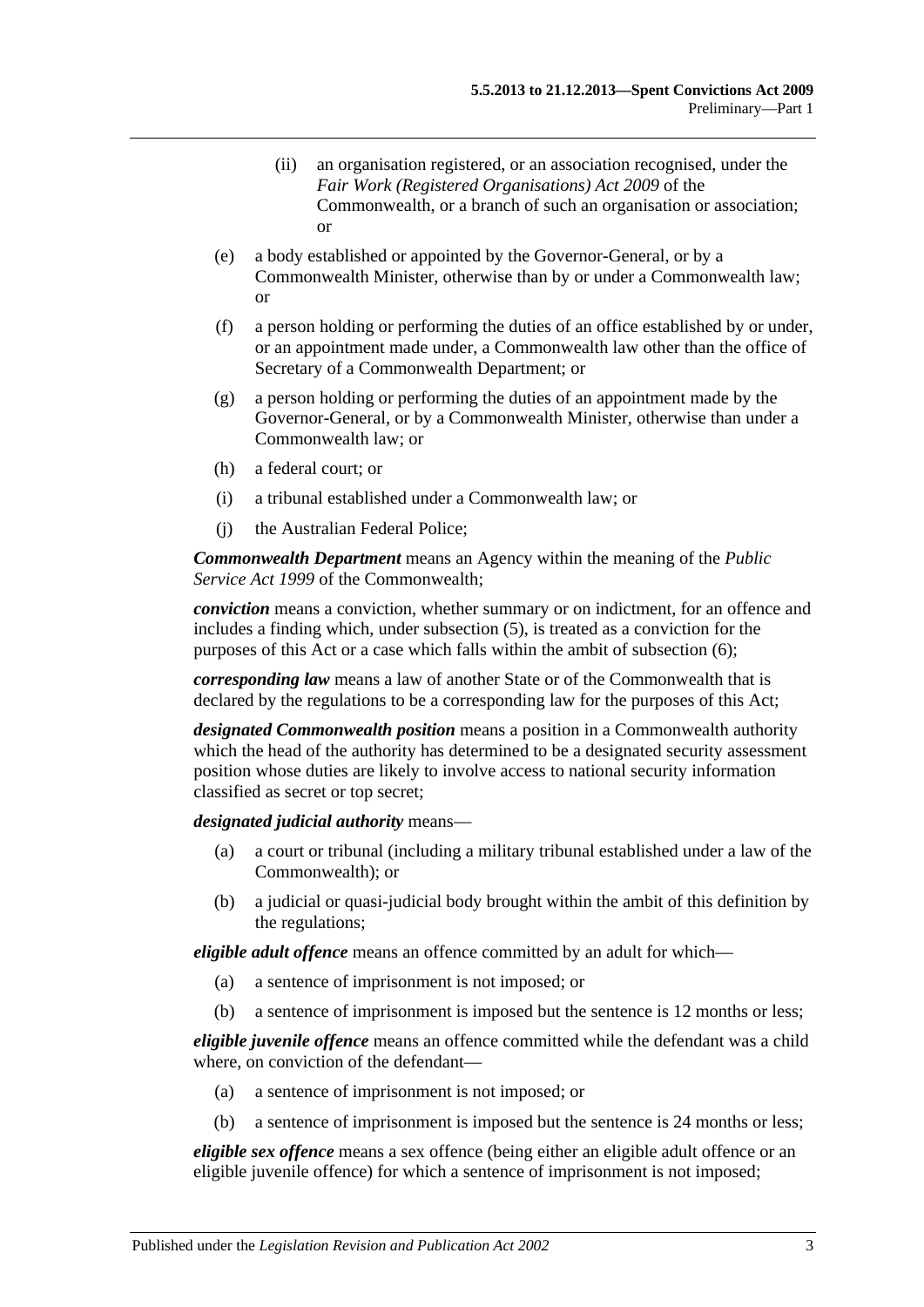*intelligence or security agency* means—

- (a) the Australian Security Intelligence Organisation; or
- (b) the Australian Secret Intelligence Service; or
- (c) the Office of National Assessments; or
- (d) that part of the Department of Defence known as the Defence Signals Directorate; or
- (e) that part of the Department of Defence known as the Defence Intelligence Organisation; or
- (f) that part of the Department of Defence known as the Defence Imagery and Geospatial Organisation; or
- (g) any other similar agency, office or part of a Commonwealth Department that has a direct involvement in national intelligence or security activities;

*justice agency* means any of the following:

- (a) the Australian Federal Police;
- (b) the police force or service of a State;
- (c) the Australian Customs and Border Protection Service;
- (d) the Australian Commission for Law Enforcement Integrity, the Australian Crime Commission, or any other similar crime or integrity commission, body, office or agency established under a law of the Commonwealth or a State;
- (e) the CrimTrac Agency (established on 1 July 2000 as an Executive Agency of the Governor-General of the Commonwealth under section 65 of the *Public Service Act 1999* of the Commonwealth);
- (f) AusCheck (established by the Commonwealth on 5 December 2005);
- (g) the Australian Securities and Investments Commission;
- <span id="page-3-0"></span>(h) the Attorney-General for the Commonwealth or a State;
- (i) the Director of Public Prosecutions for the Commonwealth or a State, or a person or body performing a similar function under a law of a State;
- (j) staff appointed to assist a person or body referred to in [paragraph](#page-3-0) (i);
- (k) a government department or agency of the Commonwealth or the State which is concerned, as 1 of its principal or primary duties, with the prosecution of offences or assisting with the prosecution of offences;
- (l) the Australian Taxation Office or the Australian Electoral Commission, in connection with any function associated with the prosecution of offences or assisting with the prosecution of offences;
- (m) the Department for Correctional Services or an equivalent entity in another State;
- (n) the Department responsible for a training centre under the *[Young Offenders](http://www.legislation.sa.gov.au/index.aspx?action=legref&type=act&legtitle=Young%20Offenders%20Act%201993)  Act [1993](http://www.legislation.sa.gov.au/index.aspx?action=legref&type=act&legtitle=Young%20Offenders%20Act%201993)* or an equivalent entity in another State;
- (o) the Registrar or administrator of a Commonwealth or State court;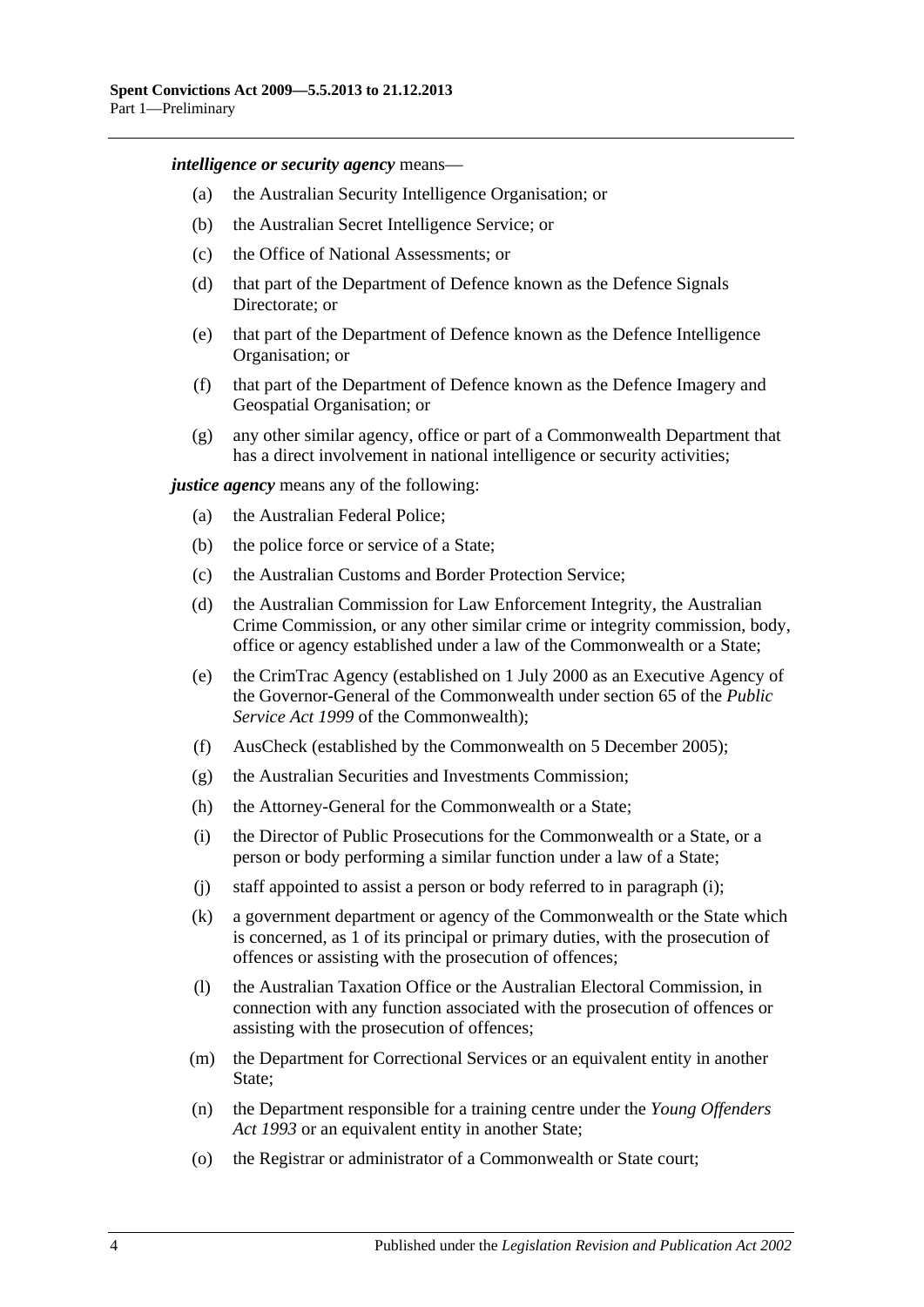(p) a person or body brought within the ambit of this definition or a corresponding definition by regulations made under this Act or under a corresponding law for the purposes of a corresponding definition;

*minor offence* means an offence where, on conviction—

- (a) the defendant is discharged without penalty; or
- (b) the only penalty imposed on the defendant (disregarding any demerit points that may apply) is a fine not exceeding—
	- (i) unless an amount applies under [subparagraph](#page-4-0) (ii)—\$500; or
	- (ii) an amount, greater than \$500, prescribed by the regulations for the purposes of this definition;

<span id="page-4-0"></span>*mutual recognition principle*—see [subsection](#page-6-2) (7);

*national security information* means information affecting the defence, security or international relations of Australia;

*official record* means a record kept by a court, tribunal, police force or public authority;

*overseas jurisdiction* means a jurisdiction outside Australia and the external territories;

*public authority* means—

- (a) a public or local authority constituted by or under an Act of this State, another State or the Commonwealth; or
- (b) a government department of this State, another State or the Commonwealth; or
- (c) a statutory body representing the Crown in right of this State, another State or the Commonwealth,

and includes a person performing a function on behalf of the authority, department or body;

*qualification period* means the qualification period that applies under [section](#page-8-1) 7;

*qualified magistrate*—see [section](#page-7-1) 6A;

*quashed*—a conviction is quashed if—

- (a) the conviction is quashed or set aside; or
- (b) a finding of guilt, or a finding that a charge has been proved, is quashed or set aside;

*recognised jurisdiction*—if a law of another State or of the Commonwealth has been declared by the regulations to be a corresponding law, then that State or the Commonwealth (as the case requires) is a recognised jurisdiction;

*security* has the same meaning as in the *Australian Security Intelligence Organisation Act 1979* of the Commonwealth;

*sex offence* means an offence prescribed as a sex offence for the purposes of this definition;

*spent*, for a conviction—see [section](#page-6-0) 4;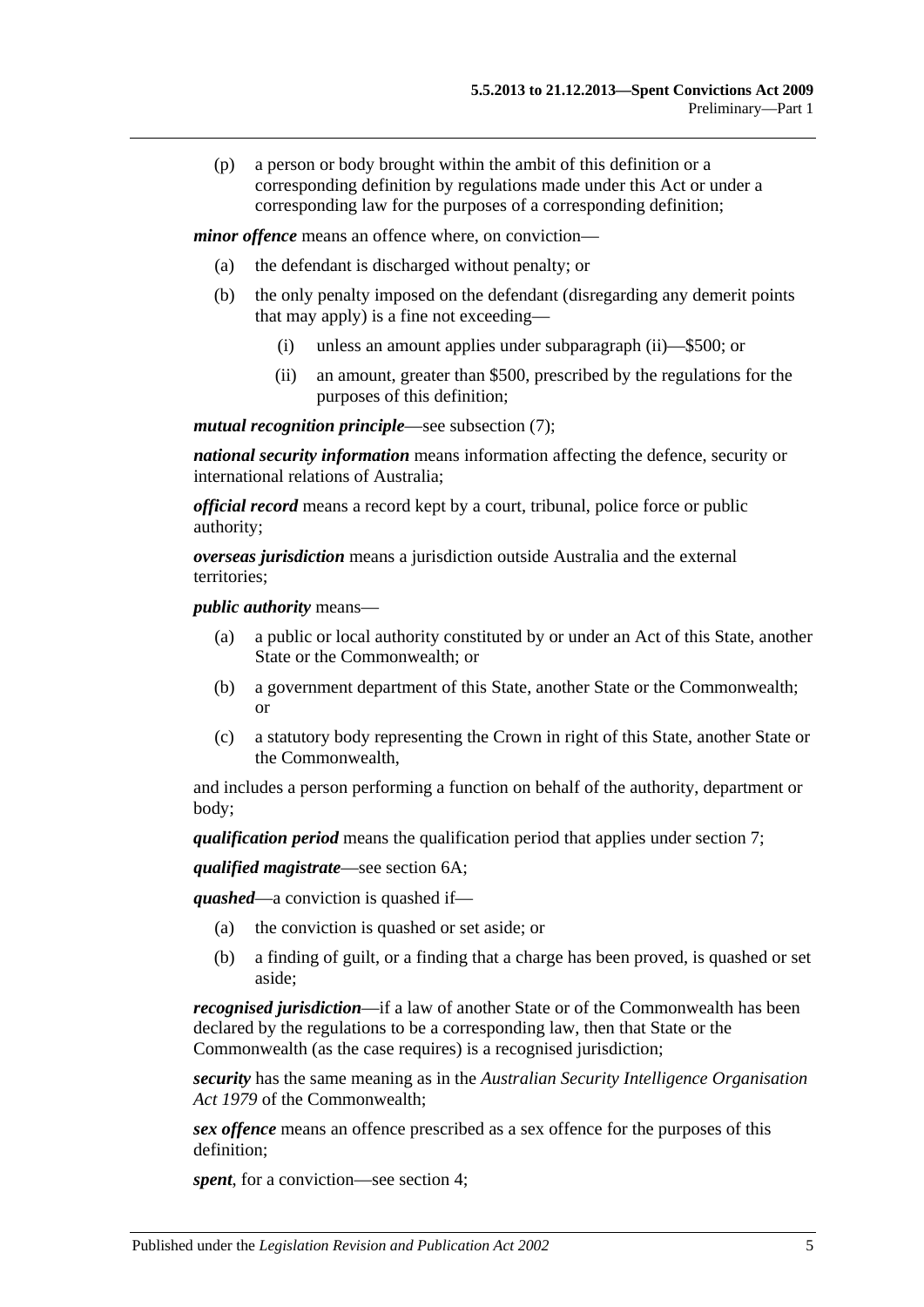*State* includes Territory:

*this jurisdiction* means South Australia;

*tribunal* means a tribunal constituted by law;

*work* includes the following:

- (a) work—
	- (i) under a contract of employment or contract for services; or
	- (ii) in a leadership role in a religious institution or as part of the duties of a religious vocation; or
	- (iii) as an officer of a body corporate, member of the committee of management of an unincorporated body or association or member of a partnership; or
	- (iv) as a volunteer, other than unpaid work engaged in for a private or domestic purpose; or
	- (v) as a self-employed person;
- (b) practical training as part of a course of education or vocational training;
- (c) acting in a prescribed capacity or engaging in a prescribed activity.
- $(2)$  If—
	- (a) a person is convicted by a court of a number of offences; and
	- (b) the sentencing court imposes 1 penalty for some or all of the offences,

the penalty so imposed will be taken to apply in relation to each offence for the purpose of determining whether a particular offence is an eligible adult offence or an eligible juvenile offence under [subsection](#page-1-3) (1).

- (3) In this Act, a reference to a sentence of imprisonment extends to—
	- (a) a period of detention under the *[Young Offenders Act](http://www.legislation.sa.gov.au/index.aspx?action=legref&type=act&legtitle=Young%20Offenders%20Act%201993) 1993*;
	- (b) a sentence of imprisonment or a period of detention that has been suspended (in whole or in part);
	- (c) a period of detention under section 23 of the *[Criminal Law \(Sentencing\)](http://www.legislation.sa.gov.au/index.aspx?action=legref&type=act&legtitle=Criminal%20Law%20(Sentencing)%20Act%201988)  Act [1988](http://www.legislation.sa.gov.au/index.aspx?action=legref&type=act&legtitle=Criminal%20Law%20(Sentencing)%20Act%201988)*.
- (4) In this Act, a reference to a conviction that is spent includes a reference to the charge to which the spent conviction related and any investigation or legal process associated with the offence or the conviction.
- <span id="page-5-0"></span>(5) The following findings are treated as convictions for the purposes of this Act:
	- (a) a formal finding of guilt by a court;
	- (b) a finding by a court that an offence has been proved.
- <span id="page-5-1"></span>(6) For the purposes of this Act, if an offence is taken into account for the purposes of sentencing for another offence or offences, it will be taken that there is a conviction for that offence (and that the conviction is capable of being spent).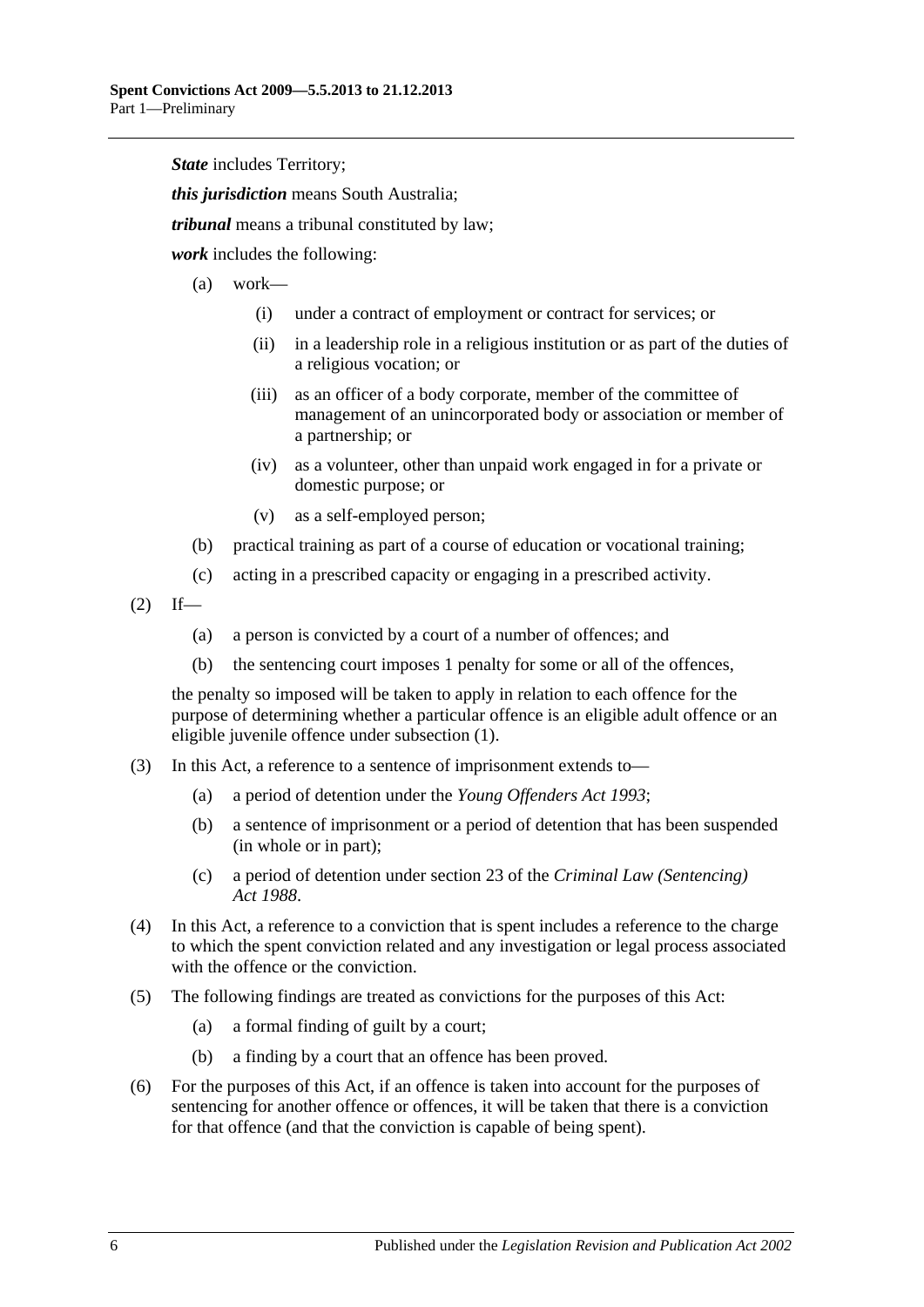- <span id="page-6-2"></span>(7) The *mutual recognition principle* is as follows:
	- (a) a conviction for an offence against a law of a recognised jurisdiction that is spent under the corresponding law of that jurisdiction will be taken to be spent for the purposes of [Part 3](#page-10-1) and [Part 4;](#page-13-0) and
	- (b) a conviction for an offence against a law of a recognised jurisdiction that is not spent (or has ceased to be spent) under the corresponding law of that jurisdiction will be taken not to be spent for the purposes of [Part 3](#page-10-1) and [Part 4.](#page-13-0)

#### <span id="page-6-0"></span>**4—Meaning of spent conviction**

- (1) For the purposes of this Act, the conviction of a person for an offence is *spent* if—
	- (a) the conviction is spent under [Part 2;](#page-8-0) or
	- (b) the conviction is quashed; or
	- (c) the person is granted a pardon for the offence.
- <span id="page-6-4"></span>(1a) In addition, if—
	- (a) a finding is treated as a conviction under [section](#page-5-0) 3(5); but
	- (b) no conviction is recorded against the person,

then the finding, as constituting a conviction for the purposes of this Act, will be taken to be immediately spent.

(2) This section applies subject to the operation of [section](#page-7-0) 6.

#### <span id="page-6-1"></span>**5—Scope of Act**

- (1) The following convictions (and no other convictions) are capable of becoming spent under this Act:
	- (a) a conviction for an eligible adult offence;
	- (b) a conviction for an eligible juvenile offence.
- (2) However, the following convictions cannot become spent under this Act:
	- (a) a conviction of a body corporate;
	- (b) a conviction for a sex offence unless the offence is an eligible sex offence;
	- (c) a conviction of a class prescribed by the regulations.
- <span id="page-6-3"></span>(3) A regulation made under [subsection](#page-6-3)  $(2)(c)$  does not affect a conviction that has already become spent under this Act.
- (4) Nothing in this Act affects—
	- (a) the enforcement of any process or proceedings relating to any fine or other sum imposed with respect to a spent conviction; or
	- (b) any process or proceedings in respect of a breach of a condition or requirement applicable to a sentence imposed in respect of a spent conviction; or
	- (c) the operation of any disqualification, disability or other prohibition imposed in respect of or on account of a spent conviction; or
	- (d) the imposition or accumulation of demerit points; or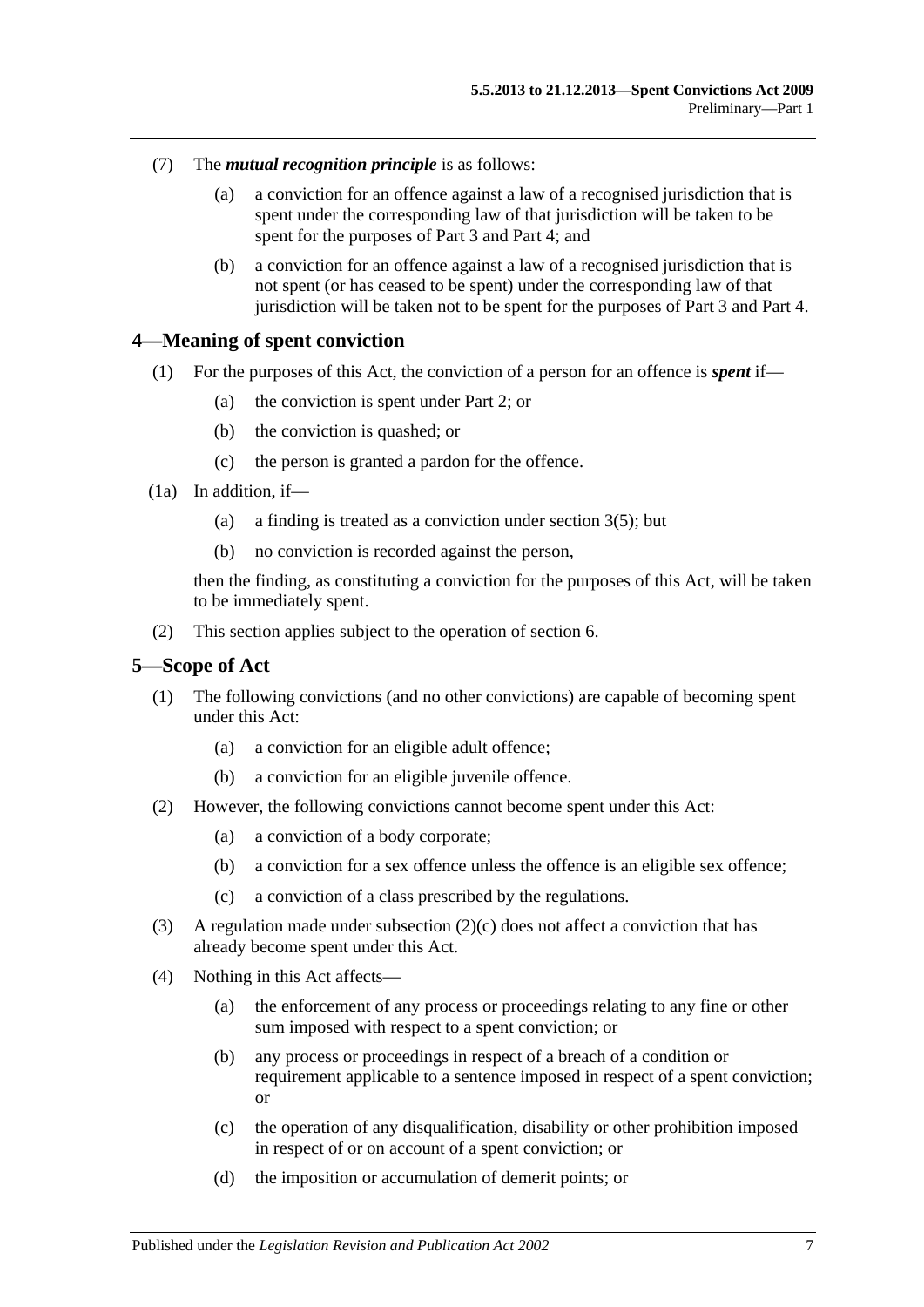- (e) the exercise of any other enforcement power or the institution or undertaking of any other processes or proceedings by a justice agency.
- (5) Nothing in this Act affects a claim (or any proceedings arising from a claim) for compensation (including statutory compensation) for injury, loss or damage caused by an offence.
- (6) This section applies subject to the operation of [section](#page-7-0) 6.

#### <span id="page-7-0"></span>**6—Application of Act**

- (1) This Act applies to convictions for offences against the laws of this State and convictions for offences against any other law.
- (2) In the case of convictions for offences against the laws of a recognised jurisdiction, the mutual recognition principle applies.
- (3) In the case of convictions for offences against the laws of any other jurisdiction (including the laws of an overseas jurisdiction), this Act applies with the changes necessary to enable its provisions to apply to those convictions in a way that corresponds as closely as possible to the way in which it applies to convictions for offences against the laws of this jurisdiction.
- (4) However, if an offence against the laws of another jurisdiction (including the laws of an overseas jurisdiction), other than a recognised jurisdiction, has no correspondence to an offence against a law of this jurisdiction, then the conviction of the person for the offence is immediately spent for the purposes of this Act.
- (5) This Act applies to convictions for offences whether such convictions occurred before or after the commencement of this Act.

#### <span id="page-7-1"></span>**6A—Qualified magistrates**

- (1) For the purposes of this Act, a *qualified magistrate* is a magistrate in relation to whom a consent is in force under [subsection](#page-7-2) (2) and who has been approved by the Chief Magistrate to act as a qualified magistrate in accordance with [subsection](#page-7-3) (3).
- <span id="page-7-2"></span>(2) A magistrate may, by instrument in writing, consent to acting as a qualified magistrate under this Act.
- <span id="page-7-3"></span>(3) The Chief Magistrate may, by instrument in writing, approve a magistrate in relation to whom a consent is in force under [subsection](#page-7-2) (2) to act as a qualified magistrate under this Act.
- (4) A qualified magistrate has, in relation to the exercise of a function conferred on a qualified magistrate by this Act, the same protection, privileges and immunities as a magistrate has in relation to proceedings in the Magistrates Court of South Australia.
- <span id="page-7-4"></span>(5) A magistrate who has given consent under [subsection](#page-7-2) (2) may, by instrument in writing, revoke the consent.
- (6) An approval of a magistrate to act as a qualified magistrate under [subsection](#page-7-3) (3) is revoked if—
	- (a) the qualified magistrate revokes his or her consent in accordance with [subsection](#page-7-4) (5) or ceases to be a magistrate; or
	- (b) the Chief Magistrate determines that the magistrate should not continue to be a qualified magistrate.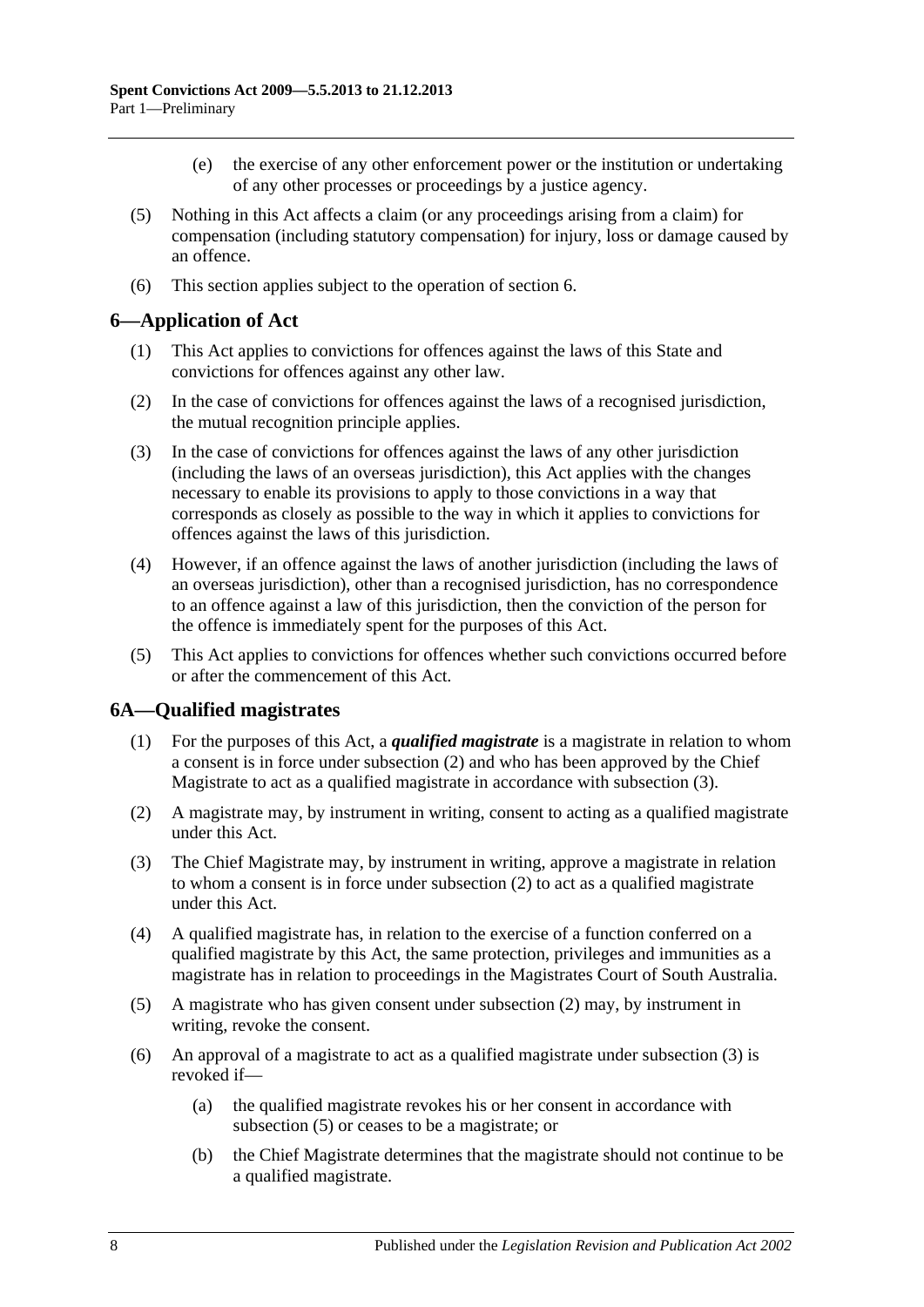# <span id="page-8-0"></span>**Part 2—Requirements for a conviction to become spent**

#### <span id="page-8-2"></span><span id="page-8-1"></span>**7—Determination of qualification period**

- (1) Subject to this Act, the *qualification period* for the conviction of a person for an offence is—
	- (a) in the case of an eligible juvenile offence, other than where the person was dealt with as an adult—5 consecutive years; or
	- (b) in any other case—10 consecutive years,

from the relevant day for the conviction for the offence.

- <span id="page-8-3"></span>(2) If during the qualification period for a conviction (the *first conviction*) the person is convicted of another offence (the *second conviction*), the time that has run as part of the qualification period for the first conviction is cancelled and the relevant day for the second conviction becomes a new relevant day for the first conviction (and a conviction for a third offence within the period that then applies will have a corresponding effect on the first and second convictions, and so on for any subsequent conviction or convictions).
- <span id="page-8-4"></span>(3) In addition—
	- (a) if at the end of a period that applies under [subsection](#page-8-2) (1) or [\(2\)](#page-8-3) the person is a registrable offender under the *[Child Sex Offenders Registration Act](http://www.legislation.sa.gov.au/index.aspx?action=legref&type=act&legtitle=Child%20Sex%20Offenders%20Registration%20Act%202006) 2006* who is subject to reporting obligations imposed by Part 3 of that Act, the qualification period is extended so as to expire when or if those reporting obligations cease or are suspended under that Part; and
	- (b) if during the period of extension that applies under [paragraph](#page-8-4) (a) the person is convicted of another offence, the conviction has the same effect on any previous conviction that is subject to the period of extension that a second or subsequent conviction has on a previous conviction or convictions under [subsection](#page-8-3) (2).
- <span id="page-8-5"></span>(4) For the purposes of [subsections](#page-8-3) (2) and [\(3\)\(b\),](#page-8-5) a conviction for a second or subsequent offence will be disregarded if—
	- (a) the offence is a minor offence (including in a case where the conviction with respect to the minor offence is constituted by a finding under [section](#page-5-0) 3(5)); or
	- (b) the conviction is quashed; or
	- (c) the convicted person is granted a pardon.
- (5) A period under a preceding subsection may commence before the commencement of this Act and, in such a case, the qualification period will be completed—
	- (a) on the commencement of this Act; or
	- (b) on the day on which the qualification period would have been completed if this Act had been in force continuously since the day of the relevant conviction,

whichever is the later.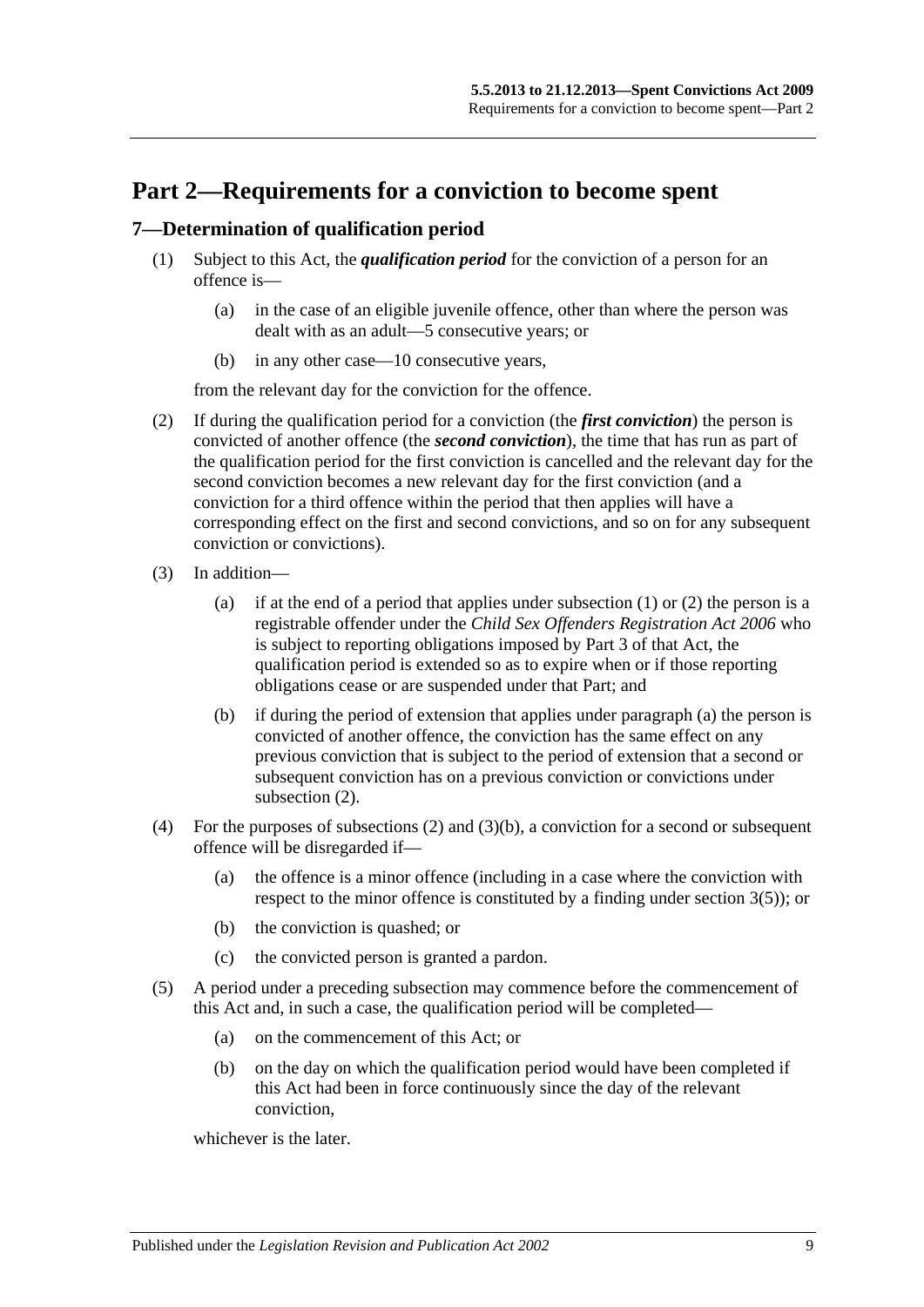- (6) For the purposes of this section—
	- (a) the *relevant day* for the conviction for an offence is the day on which the person is convicted; and
	- (b) a reference to a conviction for an offence does not extend to a conviction for an offence against a law of another jurisdiction (including the laws of an overseas jurisdiction), other than a recognised jurisdiction, that has no correspondence to an offence against a law of this jurisdiction.

#### <span id="page-9-2"></span><span id="page-9-0"></span>**8—Spent conviction—general provision**

- (1) A conviction for an offence, other than a sex offence, is spent on completion of the qualification period for the conviction.
- (2) [Subsection](#page-9-2) (1) operates subject to [section](#page-6-4) 4(1a).

#### <span id="page-9-1"></span>**8A—Spent conviction for an eligible sex offence**

- (1) A conviction for an eligible sex offence is spent if, on application by the convicted person in accordance with the regulations, a qualified magistrate makes an order that the conviction is spent.
- (2) An application for an order under this section in respect of a conviction—
	- (a) may not be made until the completion of the qualification period for the conviction; and
	- (b) may not be made if a qualified magistrate has refused to make an order under this section in respect of the same conviction within the preceding 2 years.
- (3) An application under this section may not be made in respect of a conviction for an offence against the laws of another jurisdiction.
- (4) [Schedule 2](#page-17-4) applies to an application under this section and to proceedings on an application.
- (5) The making of an order under this section is at the discretion of the qualified magistrate and that discretion will be exercised having regard to—
	- (a) the nature, circumstances and seriousness of the offence; and
	- (b) if a victim impact statement was furnished to the sentencing court in connection with the sentencing of the applicant for the offence (and that statement is available to the qualified magistrate)—anything referred to in that statement; and
	- (c) any penalty imposed, and any other order or requirement made or imposed by a court, in relation to the offence; and
	- (d) the length of time since the conviction; and
	- (e) all the circumstances of the applicant, including the circumstances of the applicant at the time of the commission of the offence and at the time of the application and whether the applicant appears to have rehabilitated and to be of good character; and
	- (f) whether the spending of the conviction and the non-disclosure of the offence to other persons by operation of an order under this section might present a risk to the public (and, if so, the extent of that risk); and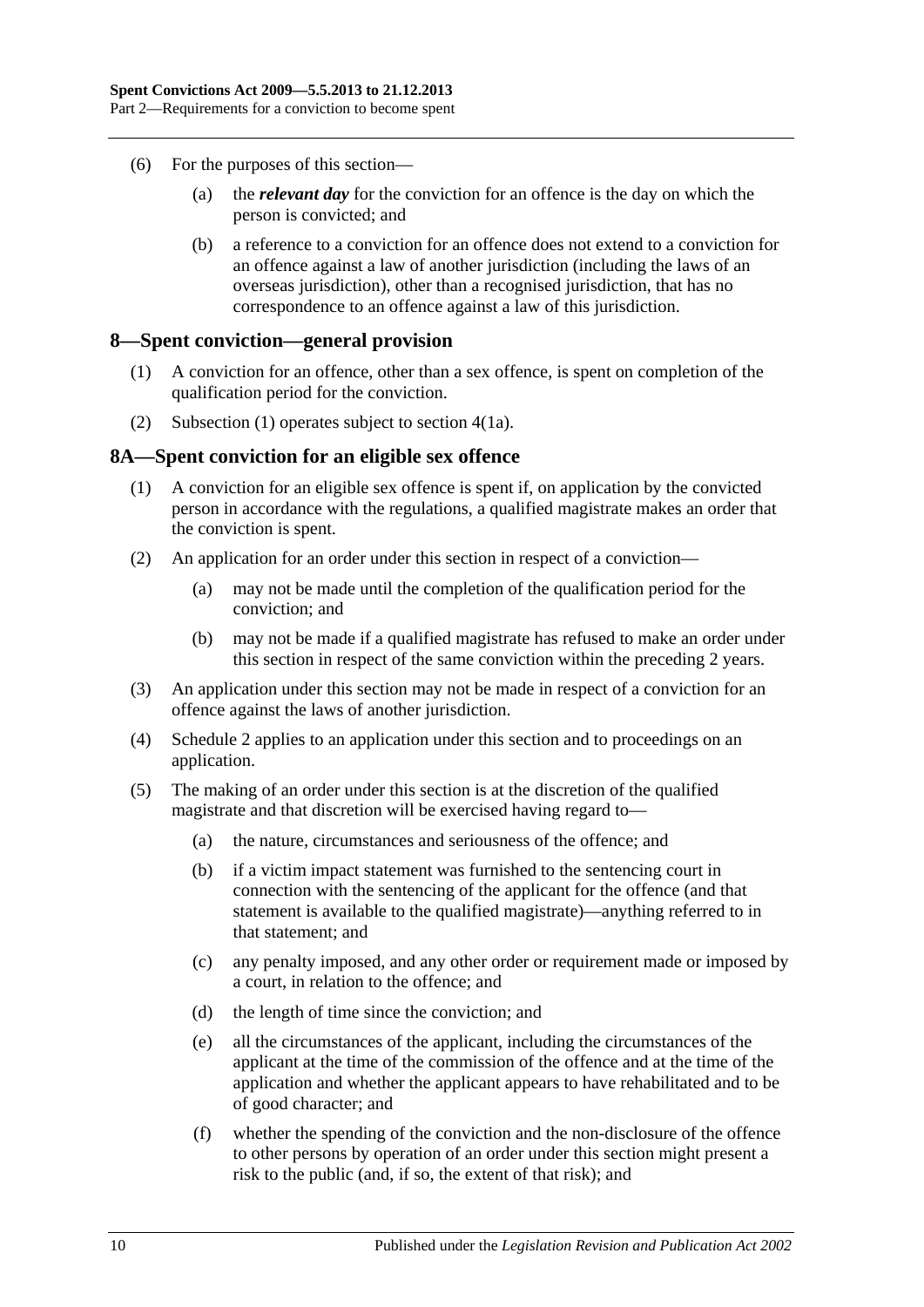- (g) whether there is any other public interest served in not making the order; and
- (h) any other matter considered relevant by the qualified magistrate.

#### <span id="page-10-0"></span>**9—Subsequent conviction after conviction becomes spent**

- (1) A conviction of a person for an offence (the *first offence*) that is spent is not revived by the subsequent conviction of the person for another offence (the *later offence*).
- (2) However, if—
	- (a) the later offence was committed during the qualification period for the first offence; and
	- (b) the later offence is an offence for which a conviction during the qualification period for the first offence would have resulted in the cancellation of the time that had already run as part of the qualification period under [section](#page-8-3) 7(2) or [\(3\)\(b\),](#page-8-5)

the first offence will cease to be treated as a spent conviction under this Act while the qualification period for the later offence is running.

### <span id="page-10-2"></span><span id="page-10-1"></span>**Part 3—Effect of a conviction becoming spent**

#### **Division 1—General provisions**

#### <span id="page-10-3"></span>**10—Ability to disregard spent convictions**

If a conviction of a person is spent—

- (a) a question about the person's criminal history is taken not to refer to the spent conviction, but to refer only to any of the person's convictions that are not spent; and
- (b) the person is not required to disclose to any other person for any purpose information concerning the spent conviction; and
- (c) in the application to the person of an Act, statutory instrument, agreement or arrangement—
	- (i) a reference to a conviction, however expressed, is taken not to refer to the spent conviction; and
	- (ii) a reference to the person's character or fitness, however expressed, is not to be taken as allowing or requiring account to be taken of the spent conviction; and
- (d) the spent conviction, or the non-disclosure of the spent conviction, is not a proper ground for—
	- (i) refusing the person any appointment, post, status or privilege; or
	- (ii) revoking any appointment, status or privilege held by the person, or dismissing the person from any post.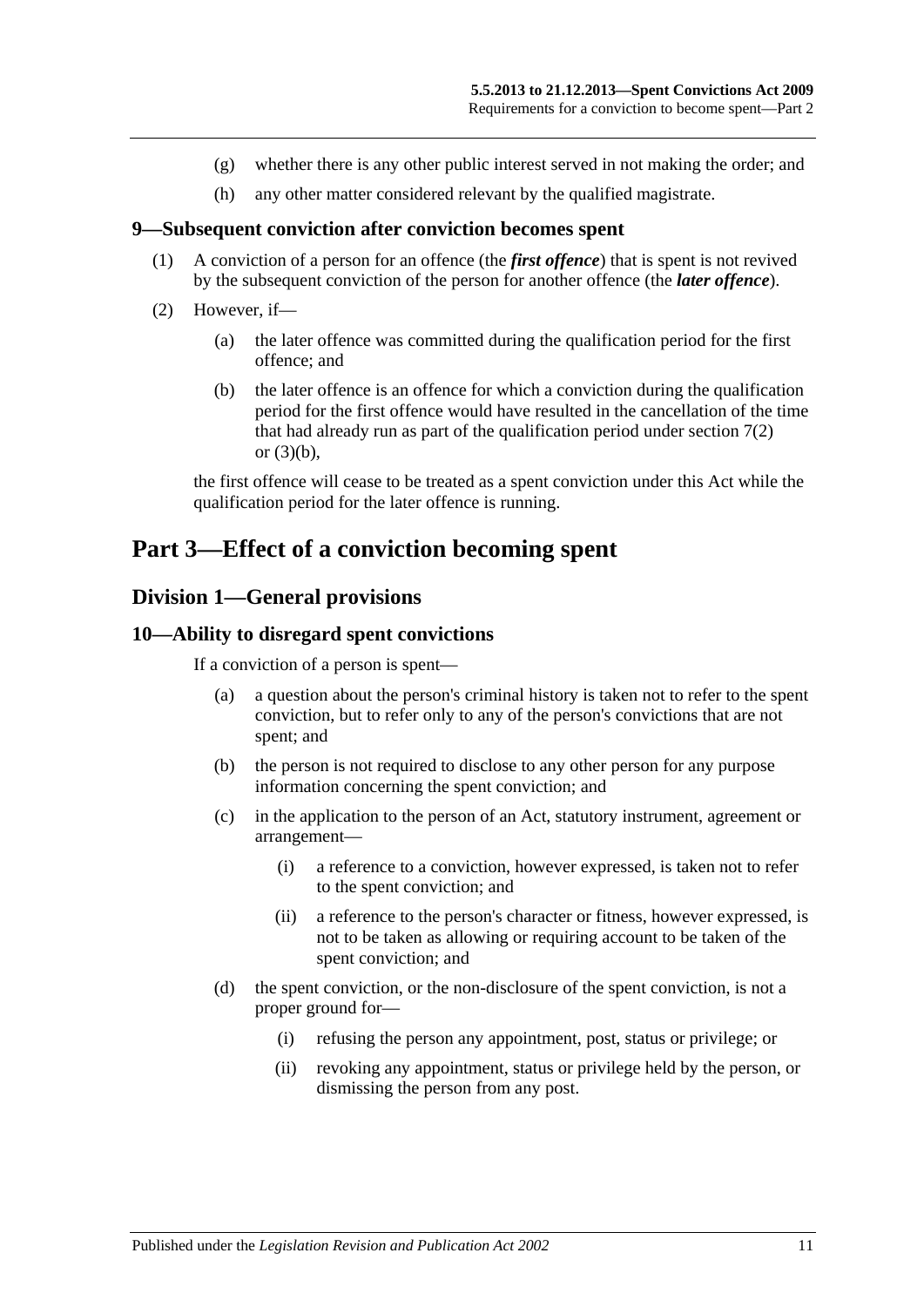#### <span id="page-11-4"></span><span id="page-11-0"></span>**11—Unlawful disclosures—public records**

- (1) A person is guilty of an offence if—
	- (a) the person has access to records of convictions kept by or on behalf of a public authority; and
	- (b) the person discloses information about a spent conviction that the person has gained on account of that access; and
	- (c) the person knew, or ought reasonably have known, at the time of the disclosure, that the information was about a spent conviction.

Maximum penalty: \$10 000.

- (2) It is a defence to a charge for an offence against [subsection](#page-11-4) (1) to prove—
	- (a) that the disclosure was made with the consent of the person whose conviction is spent; or
	- $(b)$  that—
		- (i) the person who made the disclosure believed in good faith that the disclosure was within the ambit of an exclusion from the operation of this section under [Schedule 1;](#page-13-5) and
		- (ii) the disclosure occurred in circumstances where steps had been taken to avoid any breach of [subsection](#page-11-4) (1) by putting in place any systems or safeguards that might reasonably be expected to be provided.

#### <span id="page-11-5"></span><span id="page-11-1"></span>**12—Unlawful disclosures—business activities**

- (1) A person is guilty of an offence if—
	- (a) the person, in the course of carrying on a business that includes or involves the provision of information about convictions for offences, discloses information about a spent conviction; and
	- (b) the person knew, or ought reasonably have known, at the time of the disclosure, that the information was about a spent conviction.

Maximum penalty: \$10 000.

- (2) It is a defence to a charge for an offence against [subsection](#page-11-5) (1) to prove—
	- (a) that the disclosure forms part of the ongoing disclosure of the information in materials or in a manner that cannot be reasonably altered to remove information about the spent conviction; and
	- (b) that the disclosure of the information commenced before the conviction became a spent conviction.

### <span id="page-11-2"></span>**Division 2—Exclusions**

#### <span id="page-11-3"></span>**13—Exclusions**

- (1) [Schedule 1](#page-13-5) sets out exclusions from the operation of [Division 1.](#page-10-2)
- (2) The exclusions do not apply in relation to an offence if—
	- (a) the conviction has been quashed; or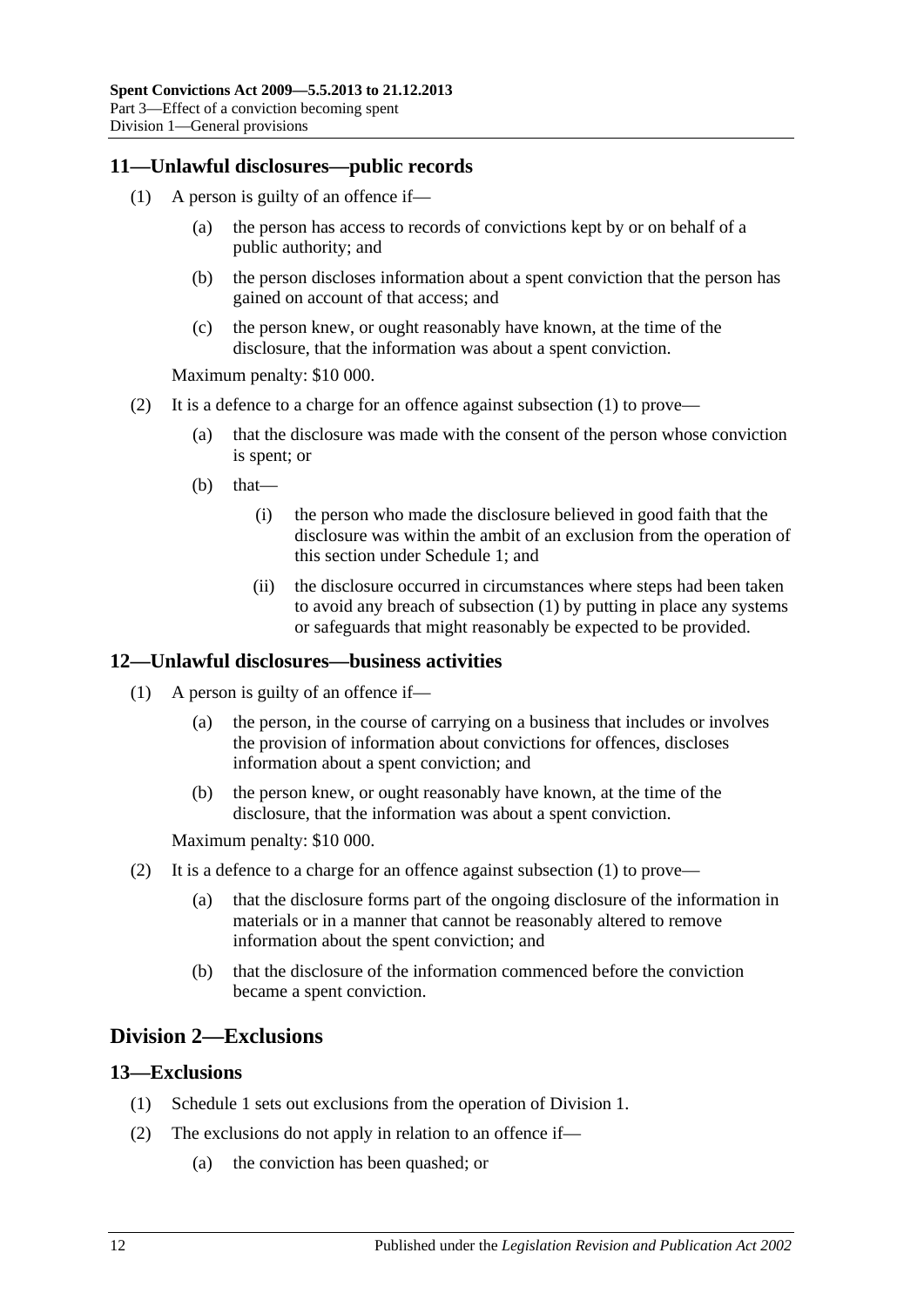- (b) the person has been granted a pardon for the offence.
- <span id="page-12-2"></span>(3) Subject to [subsection](#page-12-1) (3a), the exclusions do not apply in relation to a conviction that is constituted by a finding that is to be treated as a conviction under [section](#page-5-0) 3(5) and that is taken to be spent under [section](#page-6-4) 4(1a).
- <span id="page-12-1"></span>(3a) [Subsection](#page-12-2) (3) does not apply in relation to the operation of [clauses](#page-13-6) 1, [3](#page-14-1) and [4](#page-14-2) of [Schedule 1.](#page-13-5)
- (4) An exclusion under [clause](#page-15-0) 6, [7](#page-15-1) or [8](#page-16-0) of [Schedule 1](#page-13-5) does not apply in relation to an offence committed by a particular person if a qualified magistrate has made an order to that effect under [section](#page-12-0) 13A.

#### <span id="page-12-0"></span>**13A—Exclusions may not apply**

- (1) A person in relation to whom a conviction for an offence is spent may apply to a qualified magistrate for an order that 1 or more of [clauses](#page-15-0) 6, [7](#page-15-1) and [8](#page-16-0) of [Schedule 1](#page-13-5) do not apply in relation to the offence.
- (2) An application under this section must be made in accordance with the regulations.
- (3) An application for an order under this section in relation to an offence may not be made if a qualified magistrate has refused to make an order under this section in relation to the same offence within the preceding 2 years.
- (4) An application under this section may not be made in respect of a conviction for an offence against the laws of another jurisdiction.
- (5) [Schedule 2](#page-17-4) applies to an application under this section and to proceedings on an application.
- (6) The making of an order under this section is at the discretion of the qualified magistrate and that discretion will be exercised having regard to—
	- (a) the nature, circumstances and seriousness of the offence; and
	- (b) in the case of an application that relates to [clause](#page-15-0) 6 of [Schedule 1—](#page-13-5)if the offence involved a child or children; and
	- (c) in the case of an application that relates to [clause](#page-15-1) 7 of [Schedule 1—](#page-13-5)if the offence involved a vulnerable person or persons; and
	- (d) if a victim impact statement was furnished to the sentencing court in connection with the sentencing of the applicant for the offence (and that statement is available to the qualified magistrate)—anything referred to in that statement; and
	- (e) any penalty imposed, and any other order or requirement made or imposed by a court, in relation to the offence; and
	- (f) all the circumstances of the applicant, including the circumstances of the applicant at the time of the commission of the offence and at the time of the application and whether the applicant appears to have rehabilitated and to be of good character; and
	- (g) whether the removal of the exclusion by operation of an order under this section might present a risk to children, vulnerable persons or the public more generally (and, if so, the extent of that risk); and
	- (h) whether there is any public interest served in not making the order; and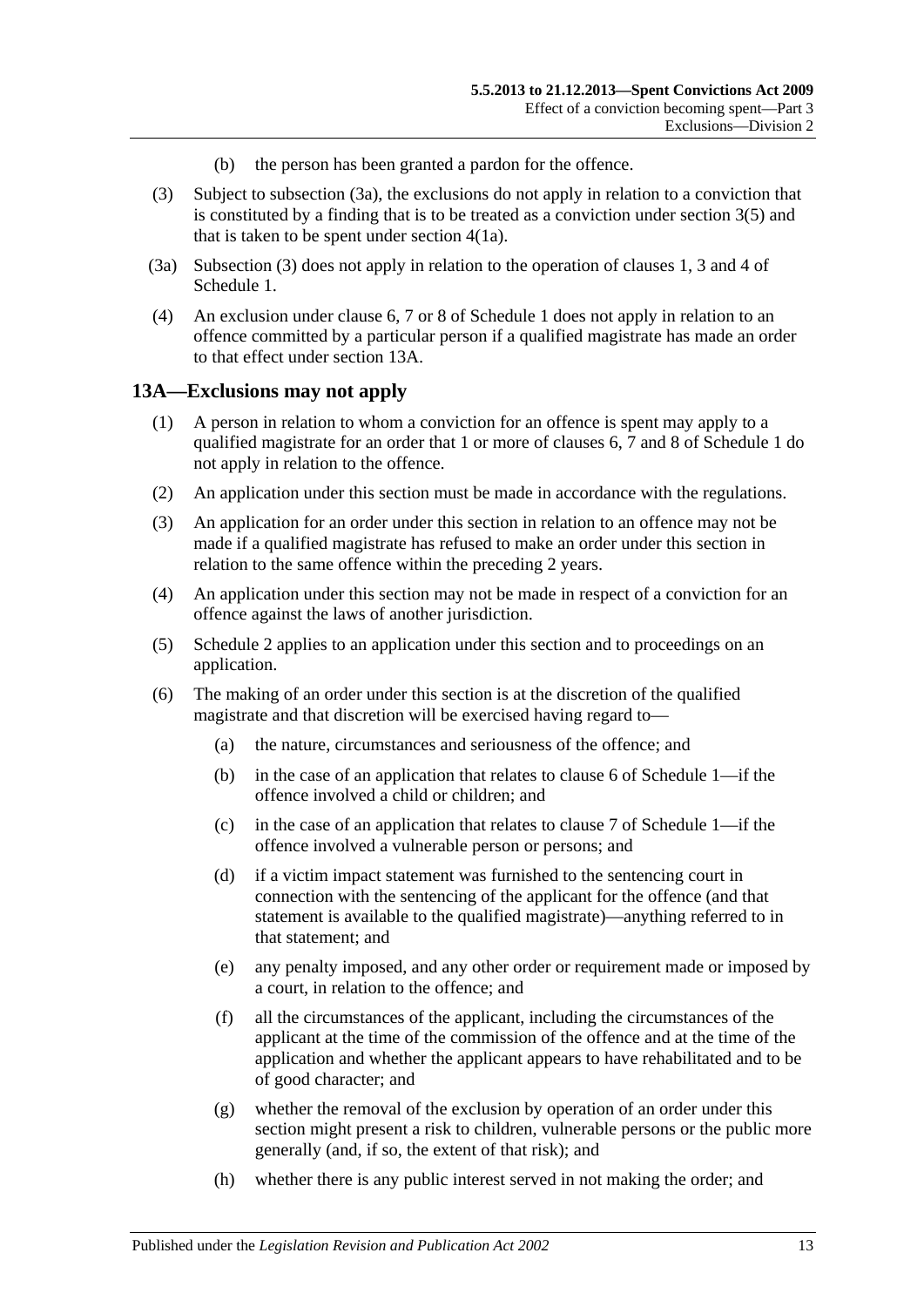- (i) any other matter considered relevant by the qualified magistrate.
- (7) An order under this section will have effect according to its terms.

# <span id="page-13-0"></span>**Part 4—Miscellaneous**

#### <span id="page-13-1"></span>**14—Improperly obtaining information about spent convictions**

A person must not fraudulently or dishonestly obtain information about a spent conviction from records of convictions kept by or on behalf of a public authority. Maximum penalty: \$10 000.

#### <span id="page-13-2"></span>**15—Prerogative of mercy not affected**

This Act does not affect the exercise of the Royal prerogative of mercy.

#### <span id="page-13-3"></span>**16—Act does not authorise destruction of records**

This Act does not authorise or require the destruction by or on behalf of a public authority of a record relating to a spent conviction, a quashed conviction or a pardon.

#### <span id="page-13-4"></span>**17—Regulations**

- (1) The Governor may make such regulations as are contemplated by, or necessary or expedient for the purposes of, this Act.
- (2) The regulations may—
	- (a) be of general or limited application;
	- (b) vary according to the persons, times, places or circumstances to which they are expressed to apply.

# <span id="page-13-5"></span>**Schedule 1—Exclusions**

#### <span id="page-13-6"></span>**1—Justice agencies**

- (1) [Part 3 Division 1](#page-10-2) does not apply to the performance of a function or the exercise of a power by—
	- (a) a justice agency; or
	- (b) a person who is acting as a member, officer, employee, agent or contractor of a justice agency.
- (2) [Part 3 Division 1](#page-10-2) does not apply if the disclosure is made, or to be made, to or is made  $by-$ 
	- (a) a justice agency; or
	- (b) a person who is acting as a member, officer, employee, agent or contractor of a justice agency.
- (3) [Part 3 Division 1](#page-10-2) does not apply if a disclosure is made, or to be made, to or is made by a justice agency for the purposes of assessing—
	- (a) prospective employees or prospective members of the agency; or
	- (b) persons proposed to be engaged as consultants to, or to perform services for, the agency or a member of the agency.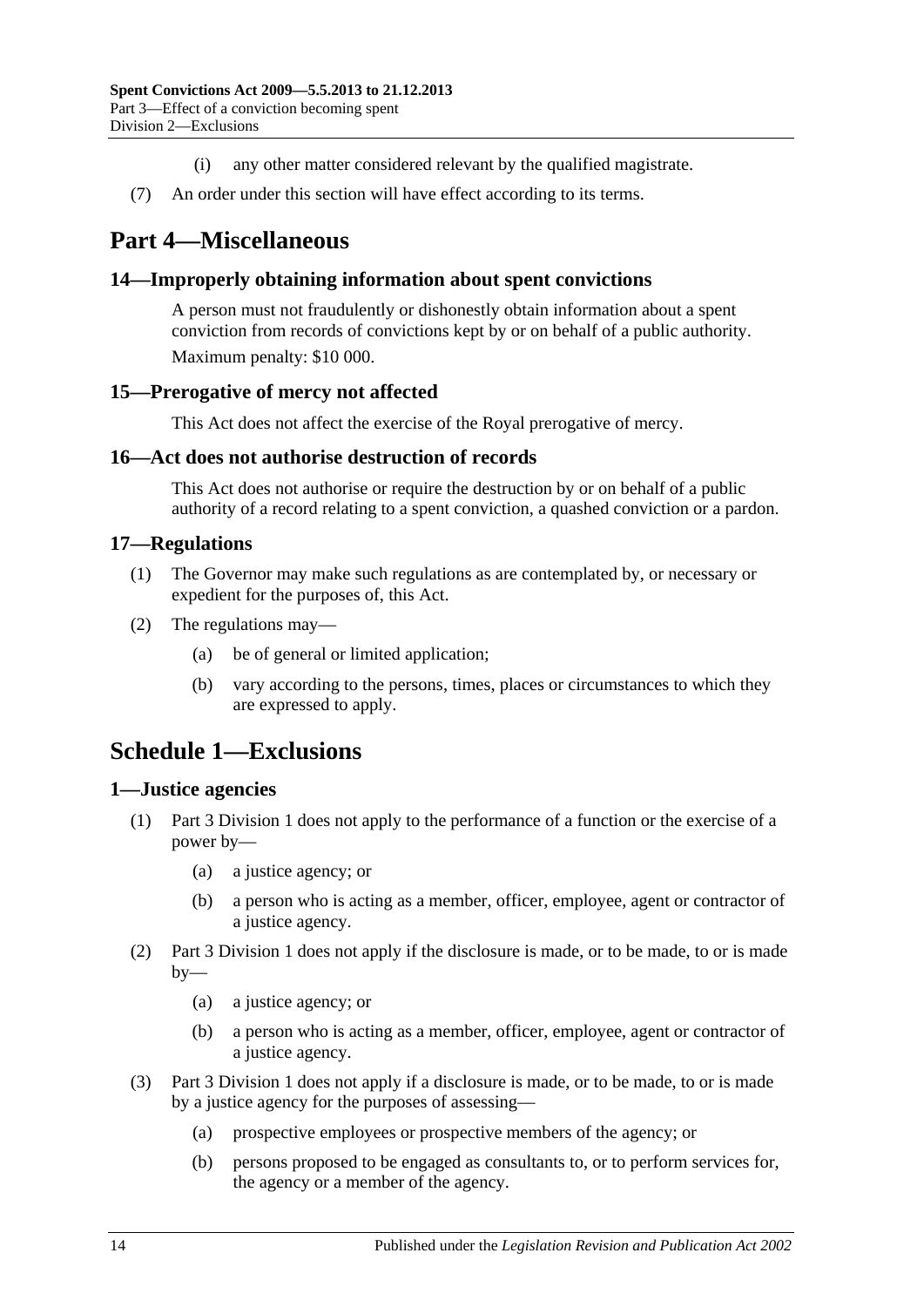#### <span id="page-14-0"></span>**2—Commonwealth agencies**

[Part 3 Division 1](#page-10-2) does not apply if a disclosure is made, or to be made, to or is made  $by-$ 

- (a) an intelligence or security agency, for the purpose of assessing—
	- (i) prospective employees or prospective members of the agency; or
	- (ii) persons proposed to be engaged as consultants to, or to perform services for, the agency or a member of the agency; or
- (b) a Commonwealth authority, for the purpose of assessing appointees or prospective appointees to a designated Commonwealth position; or
- (c) a person who makes a decision under the *Migration Act 1958* of the Commonwealth, the *Australian Citizenship Act 2007* of the Commonwealth or the *Immigration Act 1980* of the Territory of Norfolk Island, for the purpose of making that decision; or
- (d) AUSTRAC, for the purpose of assessing—
	- (i) prospective members of the staff of AUSTRAC; or
	- (ii) persons proposed to be engaged as consultants under subsection 225(1) of the *Anti-Money Laundering and Counter-Terrorism Financing Act 2006* of the Commonwealth; or
	- (iii) persons whose services are proposed to be made available to AUSTRAC under subsection 225(3) of that Act; or
- (e) a person or body, for the purpose of instituting or conducting proceedings for any offence.

### <span id="page-14-1"></span>**3—Designated judicial authorities**

- (1) [Part 3 Division 1](#page-10-2) does not apply in connection with proceedings before, or the making of any decision by, a designated judicial authority (including any proceedings associated with jury selection or service or otherwise with respect to the operation of a jury, a decision concerning sentencing, or a decision concerning the granting of bail).
- (2) However, a designated judicial authority before which evidence of a spent conviction is admitted must take such steps as are, in the opinion of the designated judicial entity, appropriate to avoid or minimise publication of the evidence.

### <span id="page-14-2"></span>**4—Parole Board**

[Part 3 Division 1](#page-10-2) does not apply in connection with proceedings before, or the making of any decision by, the Parole Board.

#### <span id="page-14-3"></span>**5—Judicial and associated officers**

[Part 3 Division 1](#page-10-2) does not apply in relation to an assessment of the suitability of a person appointed, or being considered for appointment—

- (a) as a judge, magistrate or justice of the peace; or
- (b) as a member of a court or tribunal prescribed by the regulations for the purposes of this paragraph.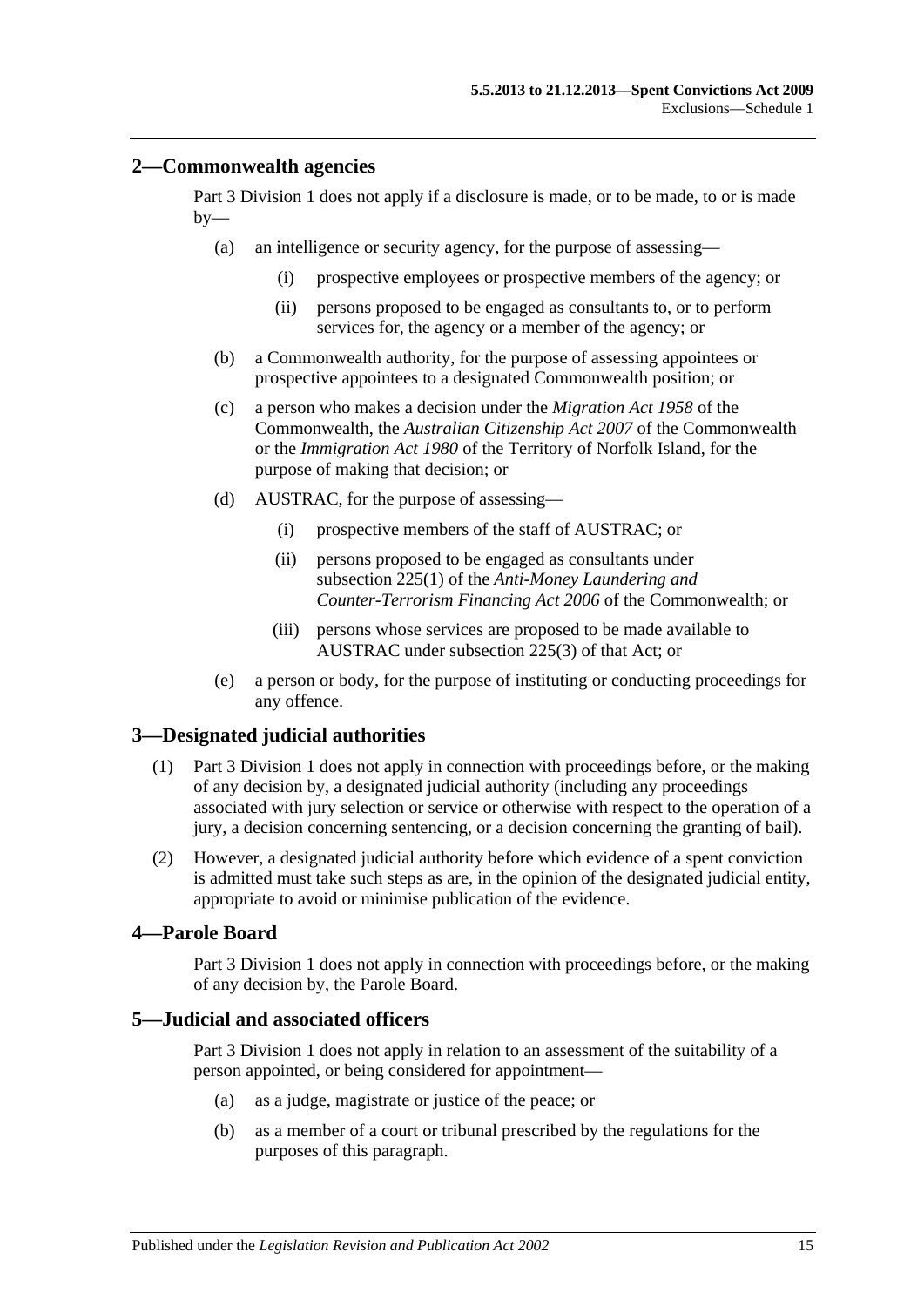#### <span id="page-15-0"></span>**6—Care of children**

- (1) [Part 3 Division 1](#page-10-2) does not apply in relation to
	- any administrative, judicial or other inquiry into, or assessment of, the fitness of a person to have the guardianship or custody of a child, or access to a child; or
	- (b) any assessment of the fitness of a person undertaking, or seeking to undertake, (including without any fee or reward) work or any other activity that directly involves—
		- (i) the care, control, supervision or instruction of children; or
		- (ii) otherwise working in close proximity with children on a regular basis; or
	- (c) any assessment of the fitness of a person undertaking, or seeking to undertake, (including without any fee or reward) work or any other activity that directly involves acting as an advocate for children in legal proceedings; or
	- (d) without limiting a preceding paragraph, a disclosure required or permitted by or under another law (including a law of another jurisdiction (including a law of an overseas jurisdiction)) in relation to a person who works, or who is seeking to work, with children; or
	- $(e)$  any-
		- (i) disciplinary or fitness inquiry or investigation; or
		- (ii) enforcement action or proceedings (including for the suspension or cancellation of a registration, licence, accreditation or other authorisation or authority),

associated with a person within a preceding paragraph.

(2) This clause extends to cases involving circumstances arising outside this jurisdiction.

#### <span id="page-15-1"></span>**7—Care of vulnerable people**

- (1) [Part 3 Division 1](#page-10-2) does not apply in relation to—
	- (a) any administrative, judicial or other inquiry into, or assessment of, the fitness of a person to have the guardianship of an aged person or persons with a disability (including an intellectual disability), illness or impairment; or
	- (b) any assessment of the fitness of a person undertaking, or seeking to undertake, (including without any fee or reward) work or any other activity that directly involves—
		- (i) the care of aged persons or persons with a disability (including an intellectual disability), illness or impairment in legal proceedings; or
		- (ii) otherwise working in close proximity with aged persons or persons with a disability (including an intellectual disability), illness or impairment; or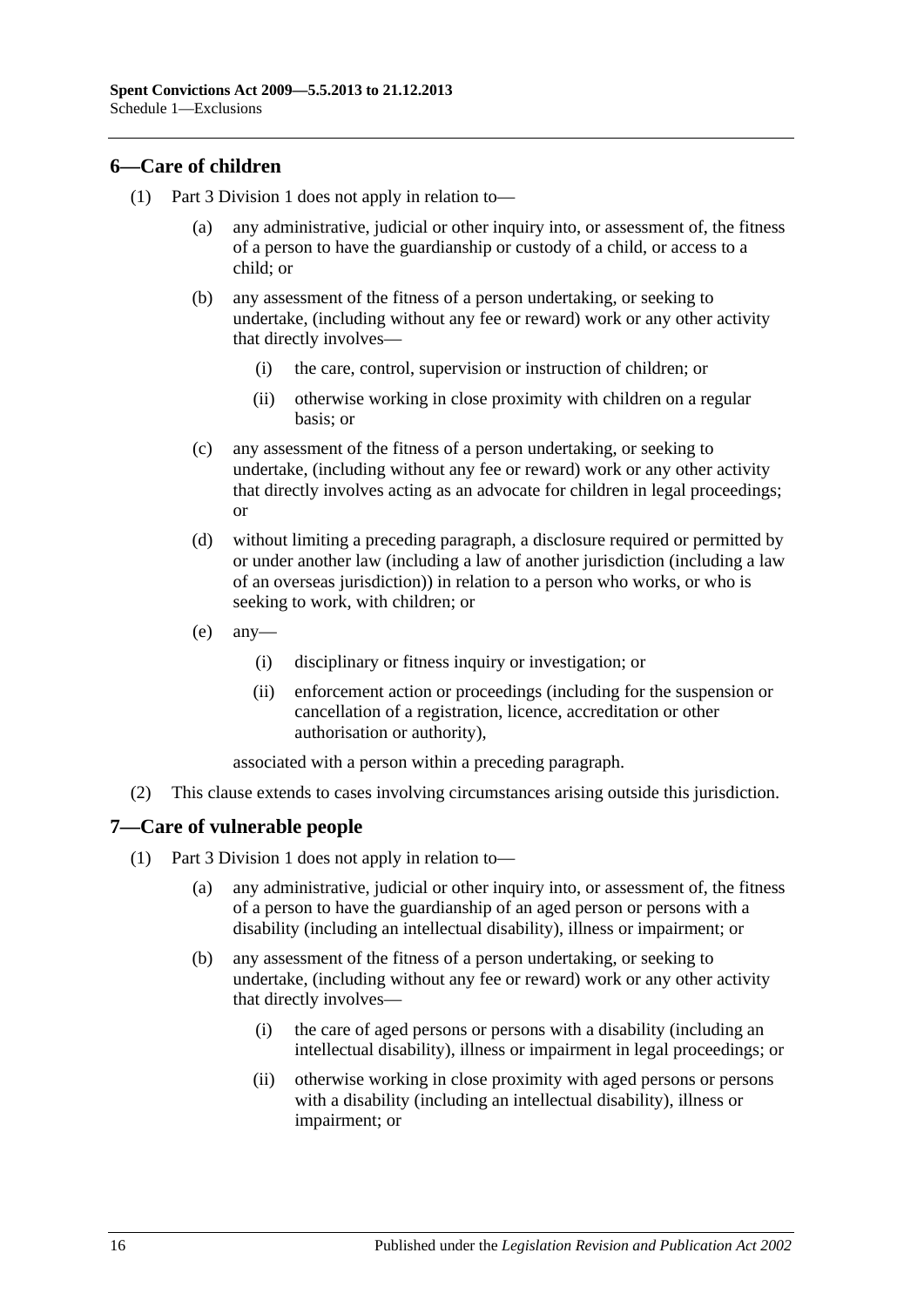- (c) any assessment of the fitness of a person undertaking, or seeking to undertake, (including without any fee or reward) work or any other activity that directly involves acting as an advocate for aged persons or persons with a disability (including an intellectual disability), illness or impairment in legal proceedings; or
- $(d)$  any—
	- (i) disciplinary or fitness inquiry or investigation; or
	- (ii) enforcement action or proceedings (including for the suspension or cancellation of a registration, licence, accreditation or other authorisation or authority),

associated with a person within a preceding paragraph.

(2) This clause extends to cases involving circumstances arising outside this jurisdiction.

#### <span id="page-16-0"></span>**8—Activities associated with a character test**

- (1) [Part 3 Division 1](#page-10-2) does not apply in relation to—
	- (a) any assessment of whether a person who, pursuant to statute, has obtained, or is seeking, registration or enrolment, or a licence, accreditation or other authorisation or authority, in or in relation to an occupation, profession, position or activity, is a fit and proper person or a person of good character; or
	- (b) any—
		- (i) disciplinary or fitness inquiry or investigation; or
		- (ii) enforcement action or proceedings (including for the suspension or cancellation of a registration, licence, accreditation or other authorisation or authority),

associated with a person within the preceding paragraph.

(2) This clause extends to cases involving circumstances arising outside this jurisdiction.

#### <span id="page-16-1"></span>**9—Firefighting, police and correctional services**

- (1) [Part 3 Division 1](#page-10-2) does not apply in relation to a disclosure to an authority concerned with the prevention or fighting of fires about a conviction that relates to the setting or lighting of a fire.
- (2) [Part 3 Division 1](#page-10-2) does not apply in relation to a person employed, or seeking employment, as a police officer.
- (3) [Part 3 Division 1](#page-10-2) does not apply in relation to a person employed in, or seeking employment in, an office or position involving duties connected with the punishment, probation or paroling of offenders.

#### <span id="page-16-2"></span>**10—Official records**

[Part 3 Division 1](#page-10-2) does not apply in relation to a disclosure or a disclosure of information where the disclosure is made, in the course of official duties, by a person who has custody of or access to an official record.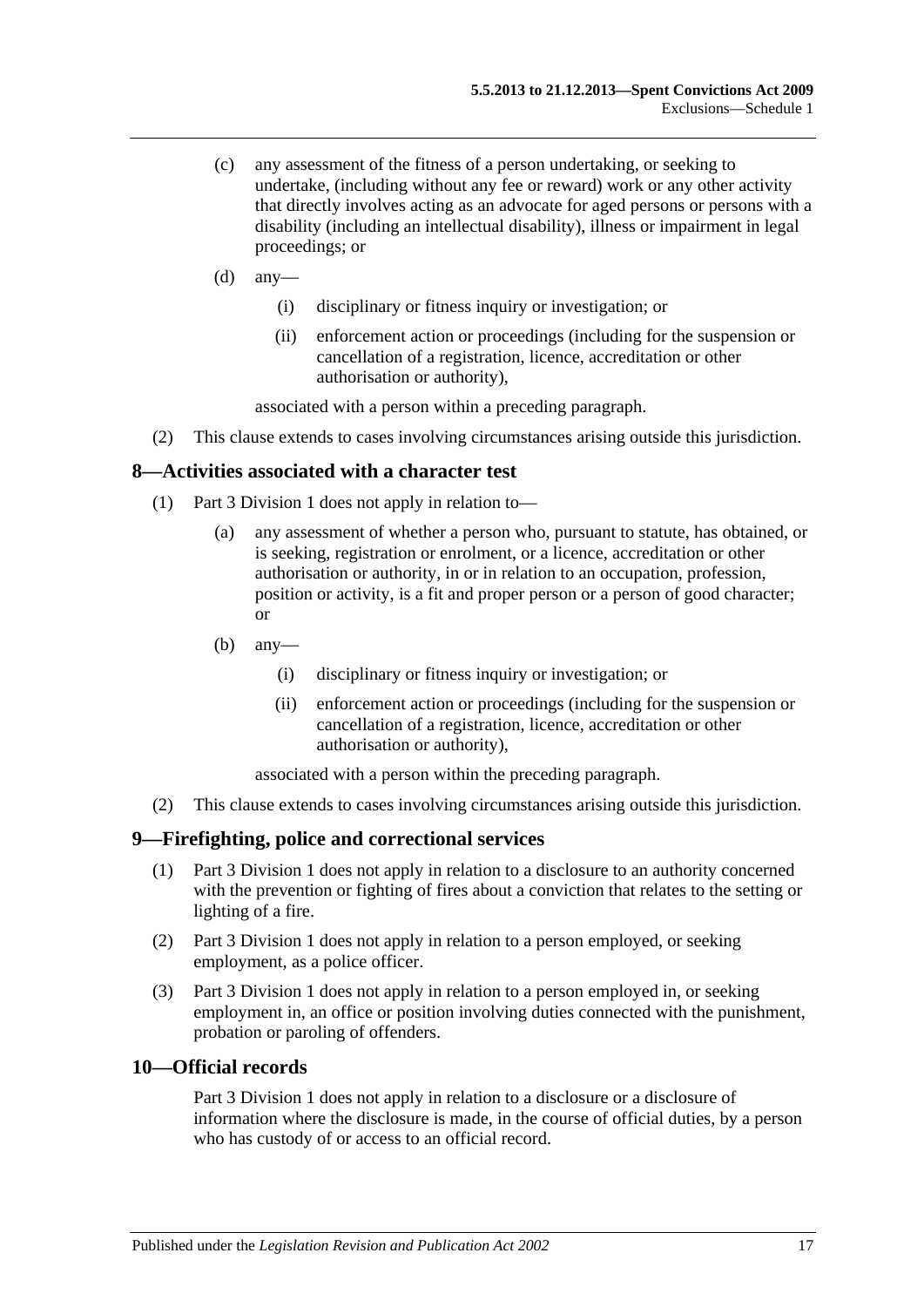#### <span id="page-17-0"></span>**11—Archives and libraries**

[Part 3 Division 1](#page-10-2) does not apply to an archive or library (or a person acting in the performance of a function of an archive or library) in accordance with the normal procedures of the archive or library.

#### <span id="page-17-1"></span>**12—Reports and authorised publications**

[Part 3 Division 1](#page-10-2) does not apply in relation to a disclosure—

- (a) made in the ordinary course of the preparation, publication or use of a textbook, report, article or collection of material published for historical, educational, scientific or professional purposes, or in the ordinary course of any lecture, class or discussion given or held for any such purpose; or
- (b) made in connection with the preparation, publication or use of a genuine series of law reports on proceedings in courts or tribunals; or
- (c) made in connection with the preparation, publication or use of the official records of a court or tribunal.

#### <span id="page-17-2"></span>**13—Non-identifying information**

[Part 3 Division 1](#page-10-2) does not apply if a disclosure does not contain any information that would tend to identify the convicted person.

#### <span id="page-17-3"></span>**14—Prescribed exclusions**

The regulations may prescribe other exclusions from the operation of [section](#page-10-3) 10, [11](#page-11-0) or [12.](#page-17-1)

# <span id="page-17-4"></span>**Schedule 2—Provisions relating to proceedings before a qualified magistrate**

#### <span id="page-17-5"></span>**1—Interpretation**

In this Schedule—

*exemption order* means an order under [section](#page-12-0) 13A;

*prescribed order* means an exemption order or a spent convictions order;

*spent conviction order* means an order under [section](#page-9-1) 8A.

#### <span id="page-17-6"></span>**2—Extent of application**

- (1) An application for an exemption order may relate to more than 1 relevant clause under [Schedule 1](#page-13-5) and be made in relation to more than 1 offence.
- (2) An application for a spent conviction order may be made in relation to more than 1 conviction.
- (3) An application for an exemption order and an application for a spent conviction order made by the same person may be heard jointly.

#### <span id="page-17-7"></span>**3—Notice of application**

- (1) The Attorney-General and the Commissioner of Police—
	- (a) must each be served with a copy of an application for a prescribed order; and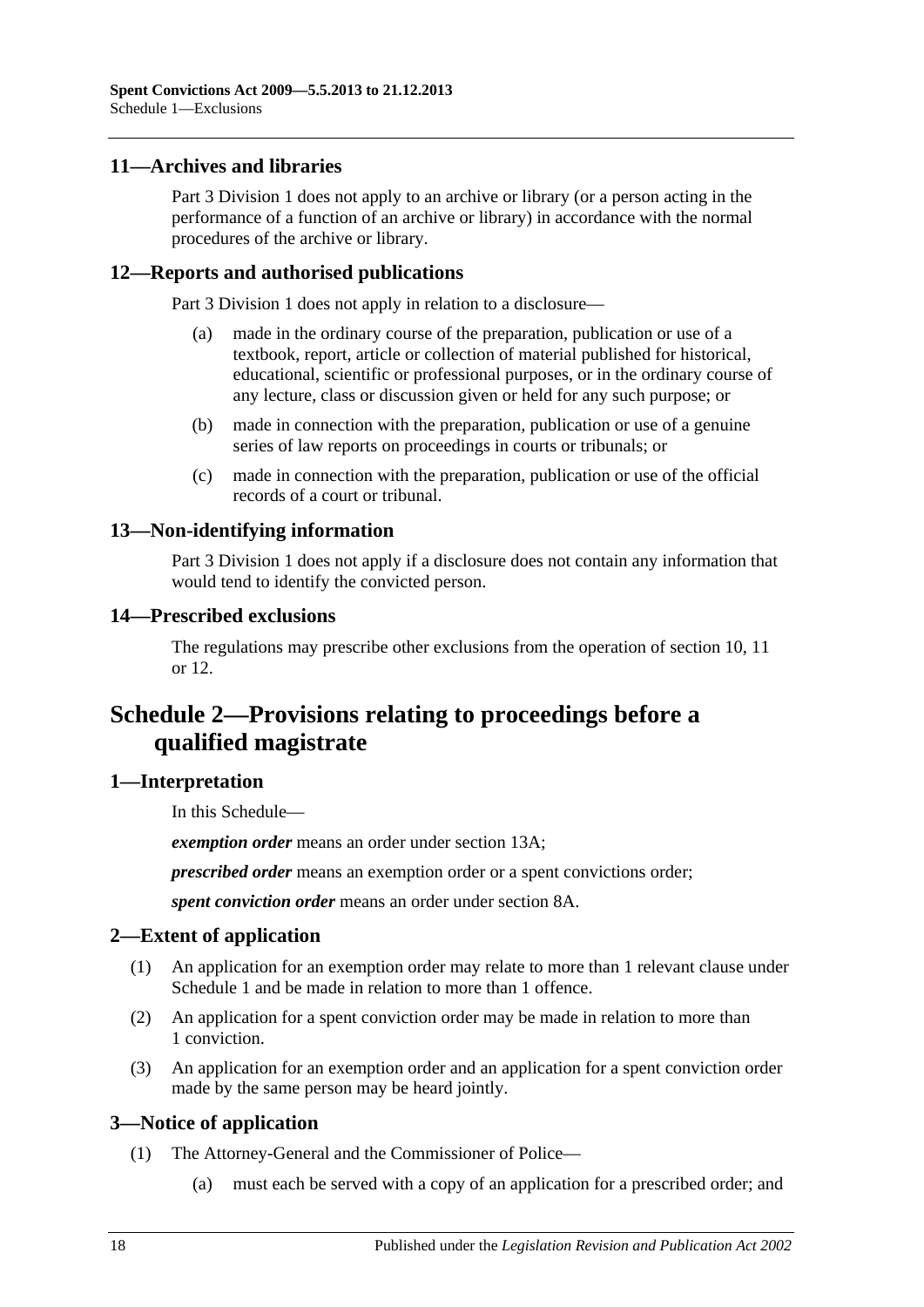- (b) may each intervene in the proceedings relating to an application for a prescribed order and, in so doing, be represented at a hearing of the application.
- (2) In addition, in the case of an application for an exemption order that relates to [clause](#page-15-0) 6 or [7](#page-15-1) of [Schedule 1,](#page-13-5) the designated Minister—
	- (a) must be served with a copy of the application; and
	- (b) may intervene in the proceedings relating to the application and, in so doing, be represented at a hearing of the application.
- (3) In this clause—

*designated Minister* means—

- (a) in relation to an application for an exemption order that relates to [clause](#page-15-0) 6 of [Schedule 1—](#page-13-5)the Minister for Children's Protection; and
- (b) in relation to an application for an exemption order that relates to [clause](#page-15-1) 7 of [Schedule 1—](#page-13-5)the Minister for Disabilities;

*Minister for Children's Protection* means the Minister who has portfolio responsibility for the office within the public service that is primarily concerned with the provision of criminal history assessments for the purposes of Part 2 Division 3 of the *[Children's Protection Act](http://www.legislation.sa.gov.au/index.aspx?action=legref&type=act&legtitle=Childrens%20Protection%20Act%201993) 1993*;

*Minister for Disabilities* means the Minister who has portfolio responsibility for matters associated with the interests of persons with a disability.

#### <span id="page-18-0"></span>**4—Conduct of proceedings**

- (1) An application for a prescribed order must be heard in private unless the applicant consents to the hearing being in public or the qualified magistrate considers that, in the circumstances of the case, the hearing should be in public.
- (2) If a hearing is held in private, the qualified magistrate may give directions as to who may be present.
- (3) If a hearing is held in public, the qualified magistrate may order that there must not be published by any means any particulars likely to lead to the identification of the applicant.

#### <span id="page-18-2"></span><span id="page-18-1"></span>**5—Principles governing hearings**

- (1) In any proceedings for a prescribed order—
	- (a) the qualified magistrate is not bound by the rules of evidence but may inform himself or herself as the qualified magistrate thinks fit; and
	- (b) the qualified magistrate must act according to equity, good conscience and the substantial merits of the case without regard to technicalities and legal forms.
- <span id="page-18-3"></span>(2) Without limiting [subclause](#page-18-2) (1) and despite any other clause, but subject to [subclause](#page-19-0) (3), a qualified magistrate may, if he or she thinks it appropriate, conduct all or part of any proceedings entirely on the basis of documents without the applicant or any representative attending or participating in a hearing.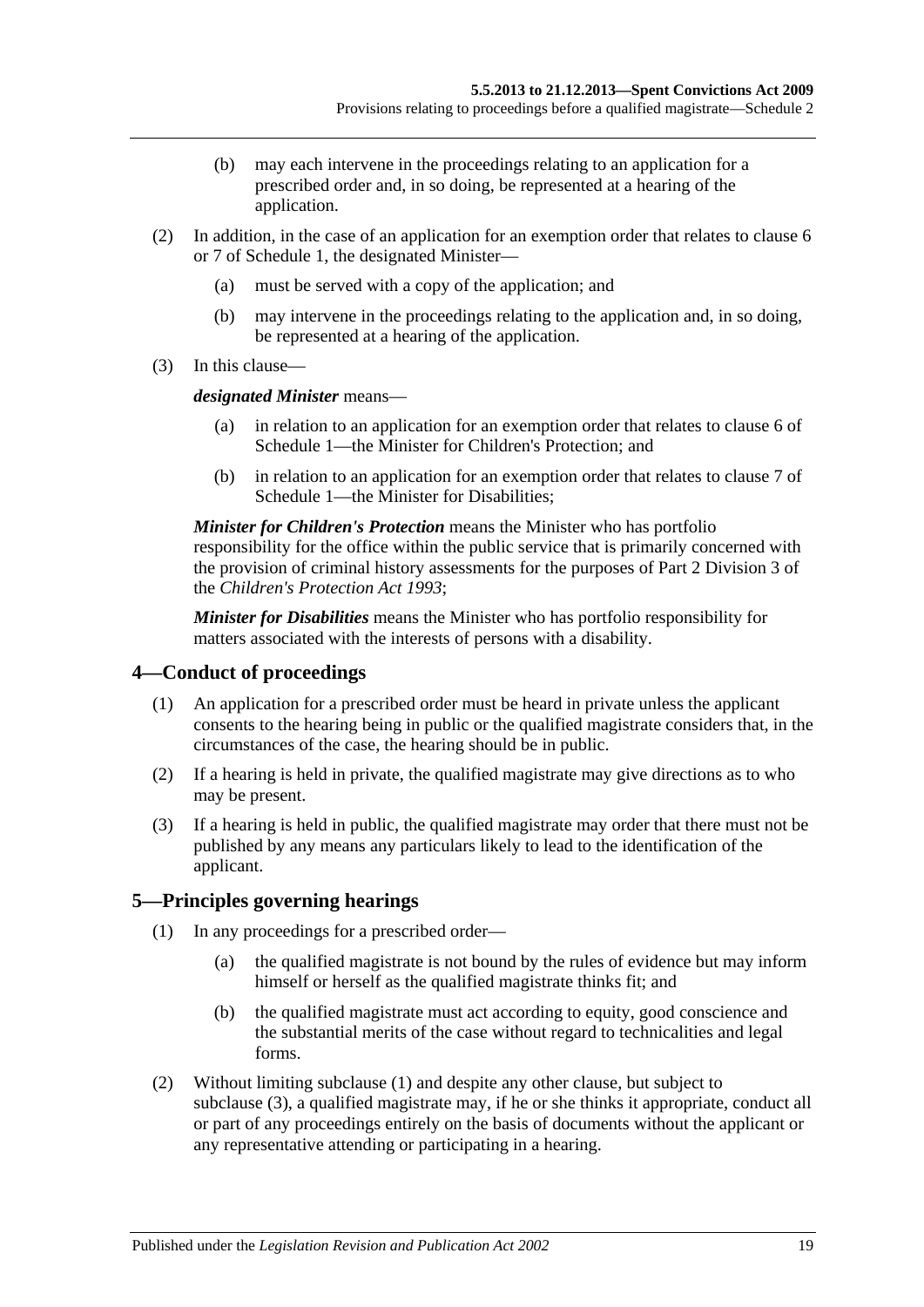Schedule 2—Provisions relating to proceedings before a qualified magistrate

- <span id="page-19-0"></span>(3) [Subclause](#page-18-3) (2) does not apply if the Attorney-General or another Minister, or the Commissioner of Police, has intervened in the proceedings.
- (4) A qualified magistrate may, if satisfied that an application for a prescribed order is vexatious, misconceived or lacking in substance, dismiss the application without holding a hearing.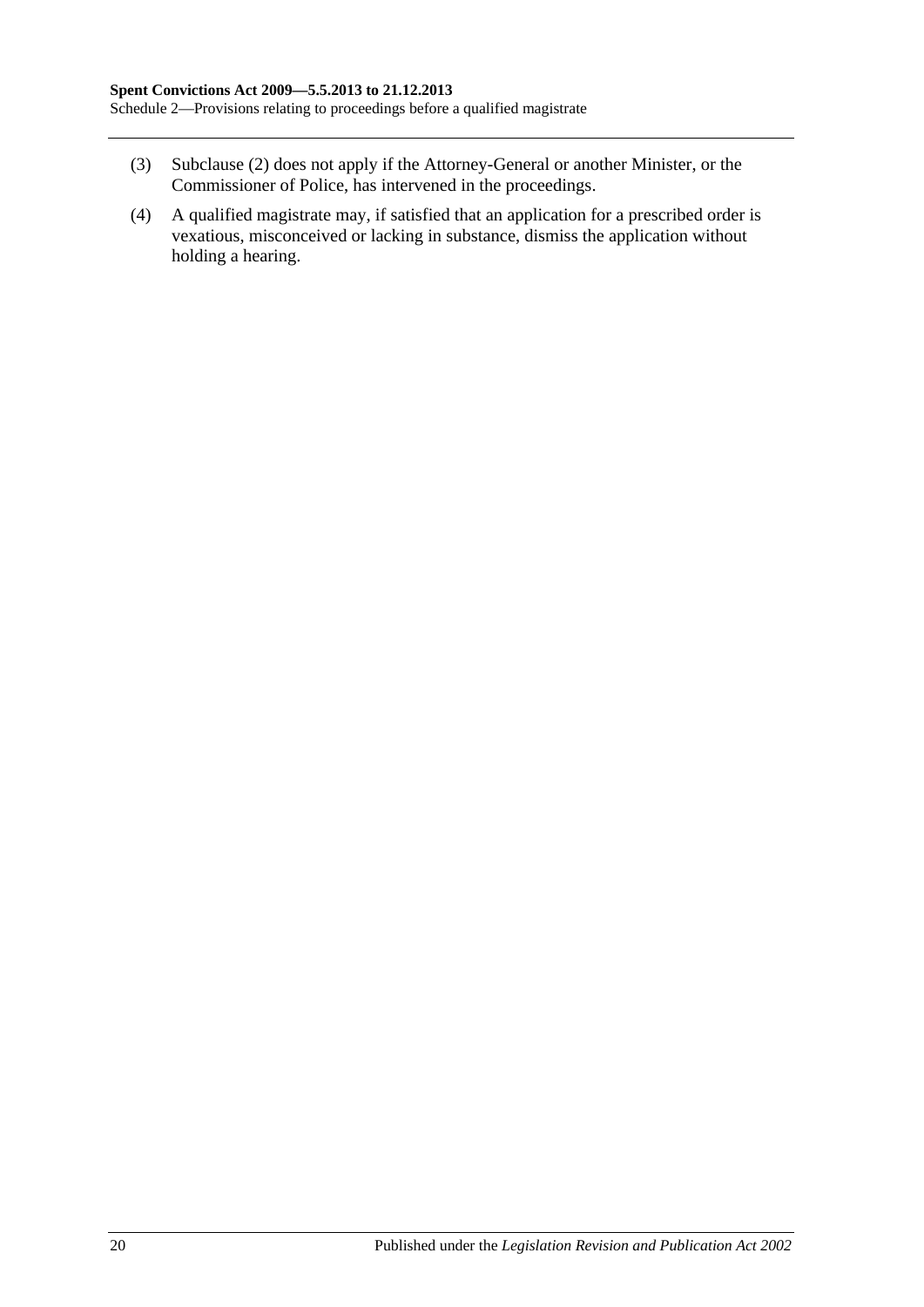# <span id="page-20-0"></span>**Legislative history**

#### **Notes**

- Amendments of this version that are uncommenced are not incorporated into the text.
- For further information relating to the Act and subordinate legislation made under the Act see the Index of South Australian Statutes or www.legislation.sa.gov.au.

### **Principal Act and amendments**

New entries appear in bold.

| Year No |              | Title                                                                     | Assent     | Commencement                                                                  |
|---------|--------------|---------------------------------------------------------------------------|------------|-------------------------------------------------------------------------------|
| 2009    | 72           | <b>Spent Convictions Act 2009</b>                                         | 10.12.2009 | 13.2.2011 (Gazette 10.2.2011 p459)                                            |
| 2013    | $\mathbf{2}$ | <b>Spent Convictions (Miscellaneous)</b><br><b>Amendment Act 2013</b>     | 14.2.2013  | 5.5.2013 (Gazette 2.5.2013 p1391)                                             |
| 2013    | -11          | <b>Statutes Amendment</b><br>(Attorney-General's Portfolio)<br>Act 2013   | 18.4.2013  | Pt 10 $(s 23)$ —5.5.2013 immediately<br>after 2/2013 (Gazette 2.5.2013 p1391) |
| 2013 87 |              | Statutes Amendment (Assessment of<br>Relevant History) Act 2013           | 5.12.2013  | Pt 4 (ss $10-12$ )—uncommenced                                                |
| 2013    | 88           | <b>Spent Convictions (Decriminalised)</b><br>Offences) Amendment Act 2013 | 5.12.2013  | 22.12.2013 (Gazette 19.12.2013 p4927)                                         |

### **Provisions amended**

New entries appear in bold.

Entries that relate to provisions that have been deleted appear in italics.

| Provision      | How varied                                                            | Commencement |
|----------------|-----------------------------------------------------------------------|--------------|
| Pt1            |                                                                       |              |
| s <sub>2</sub> | omitted under Legislation Revision and<br><b>Publication Act 2002</b> | 5.5.2013     |
| s 3            |                                                                       |              |
| $s \; 3(1)$    |                                                                       |              |
|                | eligible sex offence inserted by $2/2013$ s $4(1)$                    | 5.5.2013     |
|                | qualified magistrate inserted by $2/2013$ s $4(2)$                    | 5.5.2013     |
| s(3)           | amended by $2/2013$ s $4(3)$                                          | 5.5.2013     |
| s <sub>4</sub> |                                                                       |              |
| s(4(1a))       | inserted by $2/2013$ s 5                                              | 5.5.2013     |
| s <sub>5</sub> |                                                                       |              |
| s 5(1)         | amended by $2/2013$ s $6(1)$                                          | 5.5.2013     |
| s(2)           | amended by $2/2013$ s $6(2)$                                          | 5.5.2013     |
| s 6A           | inserted by 2/2013 s 7                                                | 5.5.2013     |
| Pt 2           |                                                                       |              |
| s 7            |                                                                       |              |
| s(1)           | amended by $2/2013$ s 8                                               | 5.5.2013     |